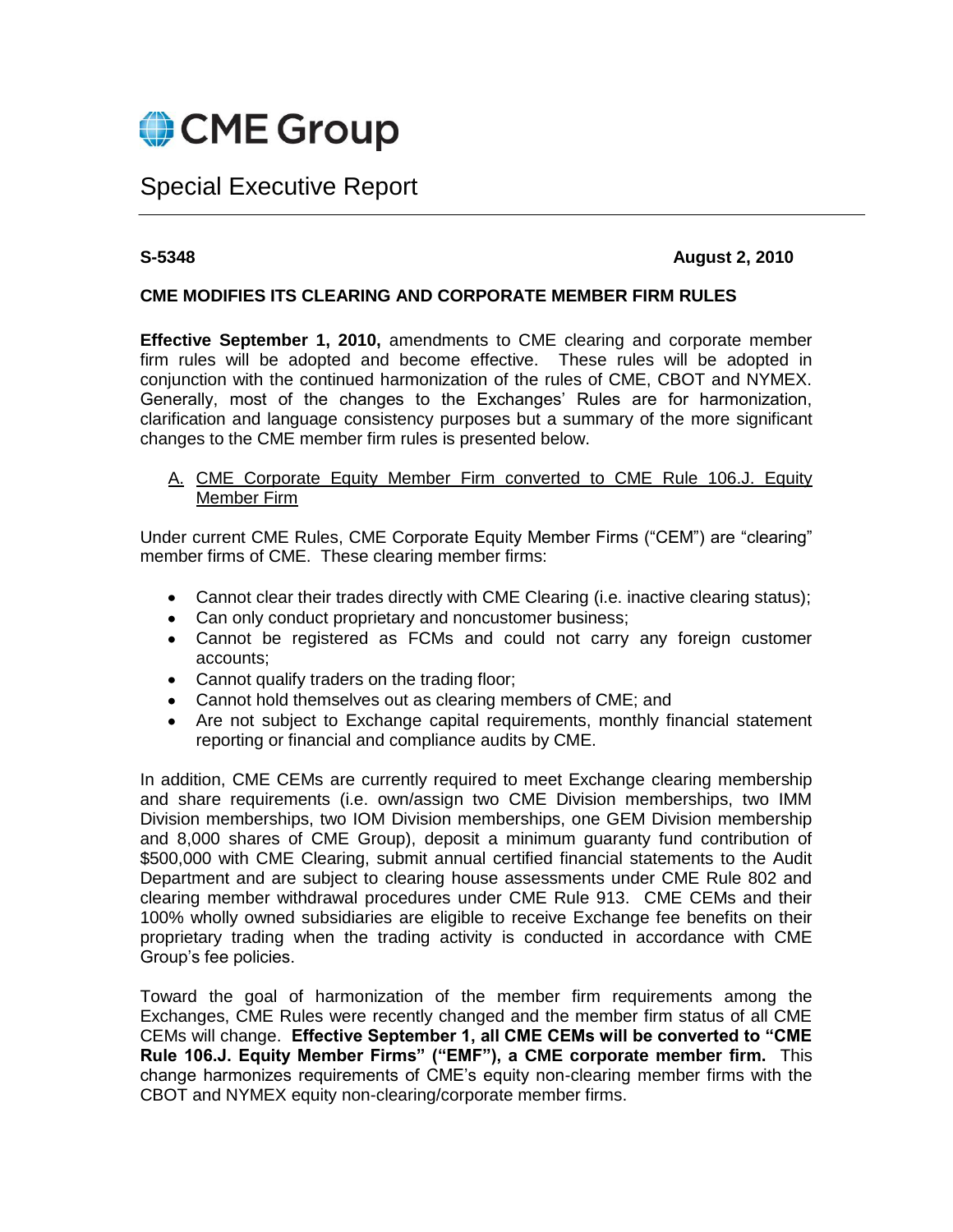The Exchange membership and CME Group share assignment requirements (including independent assignments) and the Exchange fee benefits received by CME Rule 106.J. EMFs will not change and will remain identical to those it receives as CME CEMs. However, CME Rule 106.J. EMFs:

- May be registered as FCMs and/or carry foreign customer accounts (however,  $\bullet$ only the member firm proprietary trading activity is eligible for Exchange fee benefits);
- May be hedge funds or commodity pools;
- Need not deposit a guaranty fund contribution with CME Clearing;
- Need not submit annual certified financial statements to the Audit Department; and
- Are no longer subject to clearing house assessments under CME Rule 802 or clearing member withdrawal procedures under CME Rule 913.

In addition, all 100% wholly-owned subsidiaries of CME Rule 106.J. EMFs will be eligible to receive Exchange fee benefits on their proprietary trading activity when the activity is conducted in accordance with CME Group fee policies. The rules for CME Rule 106.I. Affiliate Member Firms have been modified to provide that affiliates of CME Rule 106.J. EMFs are eligible for Exchange fee benefits. The rules for CME Rule 106.S. Family of Funds Member Firms have been modified to provide that Exchange fee benefits apply to the trading activity of up to five funds within the family of funds managed by the same investment management company as a CME Rule 106.J. EMF which is a hedge fund. Thus, the subsidiaries and affiliates or qualified funds of a CME Rule 106.J. EMFs will continue to receive the identical Exchange fee benefits that they received when the firm was a CME CEM.

CME Group fee policies have also been modified to provide that traders on a CME Rule 106.J. EMF's Exchange memberships may receive their compensation in any manner including a W-2, 1099-MISC, 1099-B, or K-1 for their (not of a team/division) trading activity of the CME Rule 106.J. EMF's account. CME Group's most recent fee policy bulletin is on our Web Site at: <http://www.cmegroup.com/company/membership/files/clearing-fees.pdf>

**This member firm status conversion will result in no change in Exchange fee rates or benefits received by CME CEMs, their 100% wholly-owned subsidiaries, affiliates eligible for member firm benefits under CME Rule 106.I. Affiliate Member Firm or qualified funds eligible for Exchange fee benefits under Rule 106.S. Family of Funds Member Firm.** In addition, Clearing Members will not need to make any changes or modifications in the Exchange Fee System for this conversion and the conversion will be invisible to them.

# B. Rule 130. Required Notices by Member Firms and Suspension of Member Firm Privileges and Rule 974. Failure to Meet Minimum Financial Requirements

Current CME Rules 130 and 974 provide that a corporate member firm may be suspended by Exchange staff if it has filed for bankruptcy or other conditions occur. The Rule change will provide that the member firm may be suspended if it has notified the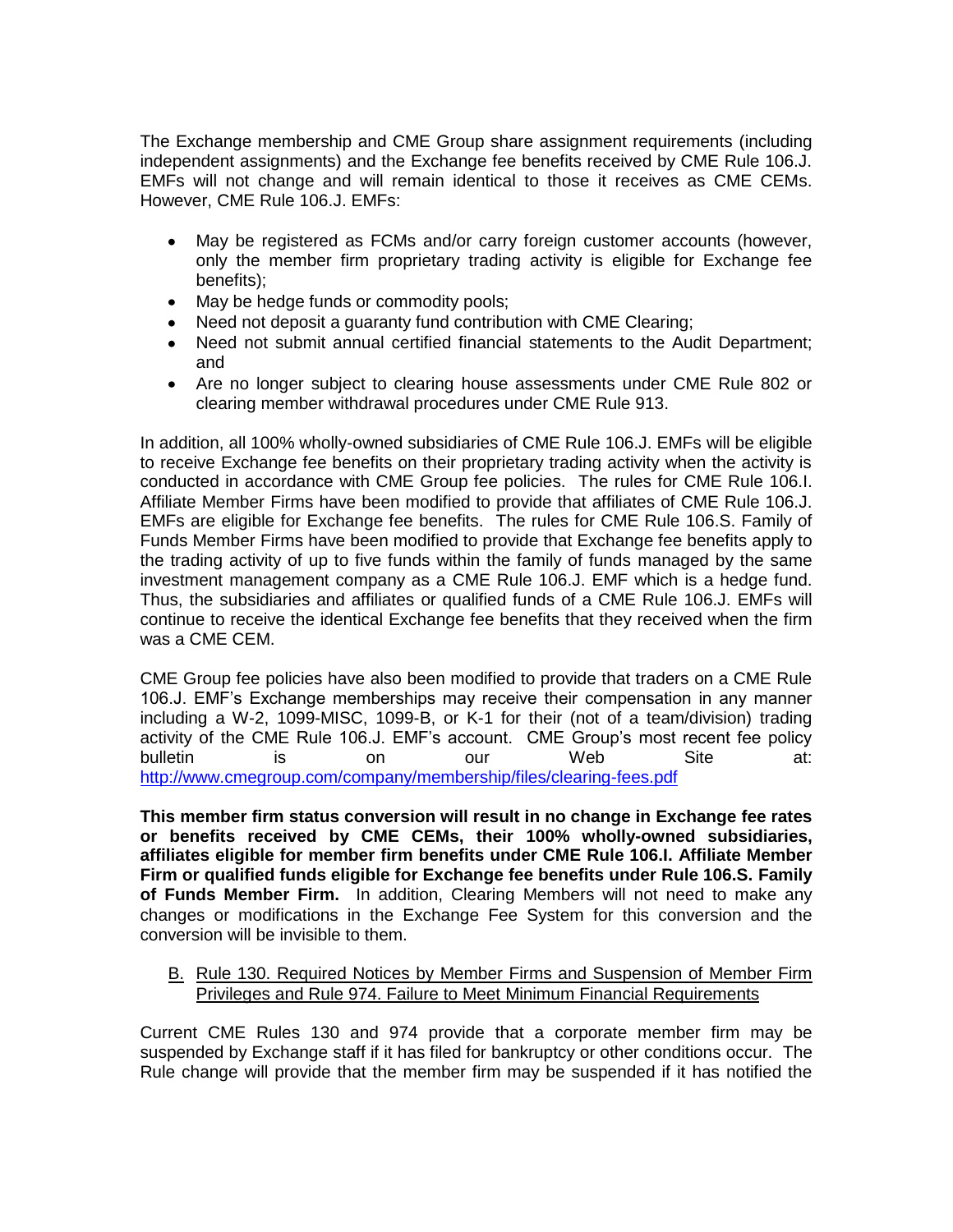Exchange or the Exchange becomes aware of a significant event as defined in Rule 442 which includes a bankruptcy filing.

Rule 130 will also require corporate member firms to notify the Audit Department in the event of a material change in key personnel who are responsible to act on behalf of the member firm.

If you have any questions regarding the changes to these rules, please contact Cathleen Downs, Audit Department, at 312.648.3802.

The amendments appear below with additions underlined

# **CME Chapters 1, 4 and 9 Rules Changes (Strikeout Version)**

# **103. PURCHASE OF MEMBERSHIP AND MECHANICS OF PURCHASE**

### **103.A. Purchase of Membership**

The prospective purchaser of a membership shall sign and file with the Department a Bid to Purchase which shall be guaranteed by: a) a clearing member of the Exchange; or b) the deposit of a certified or cashier's check; or c) a wire transfer; or d) for swap transactions, the deposit of a CME, IMM, or IOM membership and/or a wire transfer or a certified or cashier's check. The Bid to Purchase shall contain an agreement by the purchaser to take no recourse against the Exchange in the event his Application for Membership is rejected (except as provided in Section 8c of the Commodity Exchange Act).

For Purposes of this Chapter 1, a membership in the Exchange may only be purchased in conjunction with the CME Group Class B Share coupled to such membership. References to a "membership" shall include the associated CME Group Class B Share.

# **106. TRANSFERS, SECURITY TRANSACTIONS, AND AUTHORIZATIONS TO TRANSFER OR SELL**

### **106.C. Family Transfers**

A member or Non-Member Investor may temporarily transfer his membership to a member of his immediate family who shall be subject to all Exchange rules and regulations. For purposes of this rule, immediate family members shall be limited to parents, siblings, children, grandchildren, grandparents, fathers-in-law, mothers-in-law, sons-in law, daughters-in-law and spouses.

Rule 106.C transfers shall be subject to the following terms and conditions:

- 1. The transferor may revoke the transfer upon written notice filed with the Department.
- 2. The transferor shall have the right at any time to have the transferee disqualified from trading by giving notice to the transferee's qualifying clearing member, who in turn must notify the Exchange pursuant to Rule 511.A.
- 3. The transfer shall be revoked and the membership shall revert to the transferor's estate or conservator upon official notice of the death or formally declared incompetence of the transferor. However, the legal representative of a deceased member's estate may transfer his membership pursuant to this Rule 106.C. during the pendency of probate.
- 4. Upon a transferor's expulsion from the Exchange, the transfer shall be revoked and the membership shall revert to the transferor who must sell the membership within 30 days.
- 5. Upon approval for membership, the transferee shall be treated as a member for all purposes, except that the transferee shall have no authority to sell, transfer or assign the membership. The transferor shall be considered the member and an assignment of the membership for clearing membership purposes pursuant to Rules 106.J. or 902 shall not be terminated by the transferee.
- 6. The transferor may sell the membership at any time in accordance with the provisions of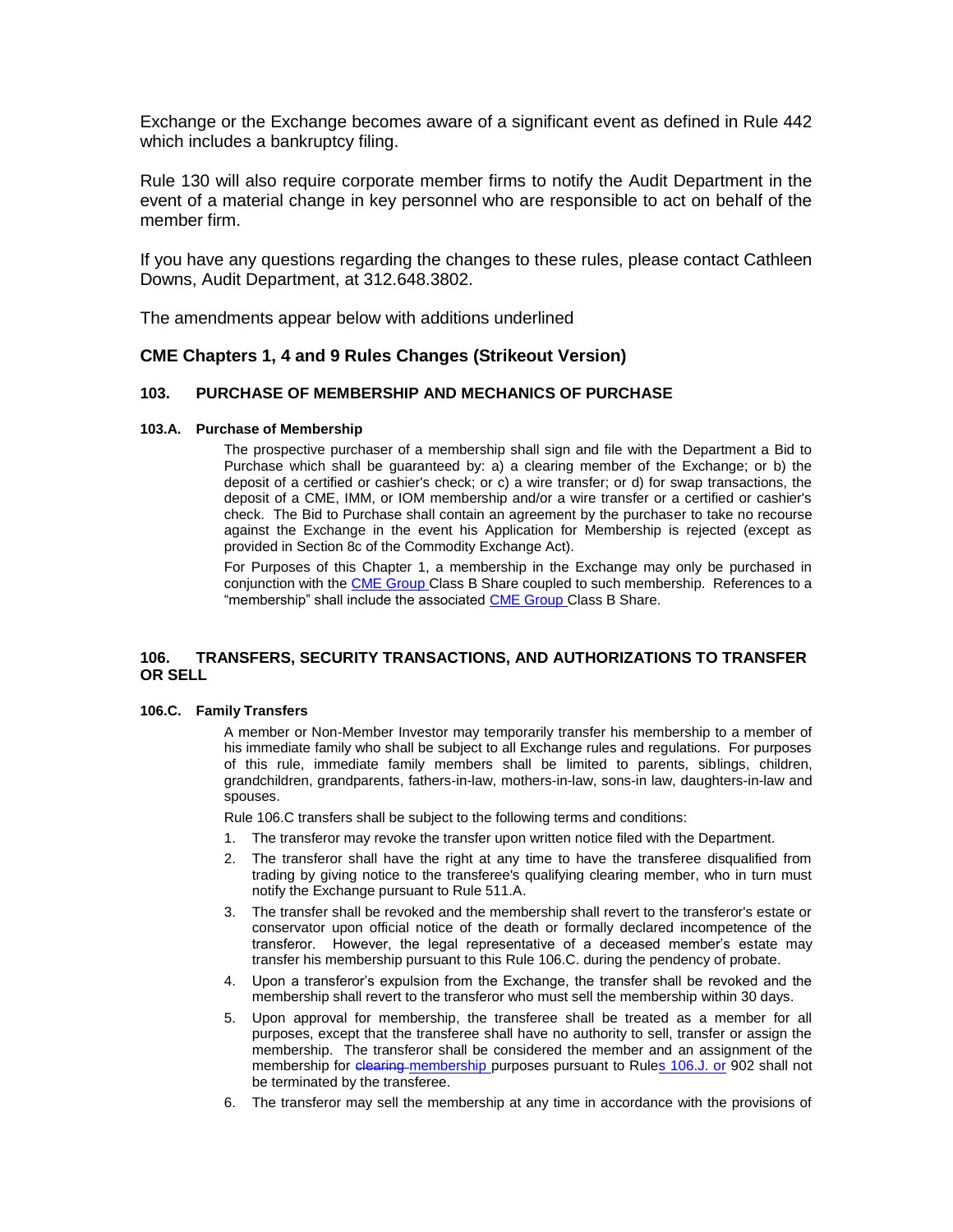Rule 104 or transfer the membership and associated Class B Share pursuant to Rule 106. The proceeds of the sale of the membership and associated Class B Share will be distributed to the transferor following the settlement of all claims pursuant to Rule 110.

7. The transferred membership may be sold in accordance with Rule 133, and the proceeds may be applied as provided in Rule 110, to satisfy financial obligations of the transferee to the Exchange, to another member or to a clearing member arising out of the transferee's use of the membership in the event that such financial obligations have not been otherwise satisfied.

### **106.D. Futures Industry Transfers**

A member or Non-Member Investor may temporarily transfer his membership to another member who shall be subject to all Exchange rules and regulations.

Transfers under this section shall be subject to the following terms and conditions:

- 1. The transferor may revoke the transfer upon written notice filed with the Department.
- 2. The transferor shall have the right at any time to withdraw the authority of the transferee to trade on the membership by giving notice to the transferee's qualifying clearing member and such clearing member must subsequently notify the Exchange pursuant to Rule 511.A.
- 3. The transfer shall be revoked and the membership shall revert to the transferor's estate or conservator upon official notice of the death or formally declared incompetence of the transferor. However, the legal representative of a deceased member's estate may transfer his membership pursuant to this Rule 106.D. during the pendency of probate.
- 4. The transferor is eligible to be elected to the Board of Directors as a Class B-1 Director, Class B-2 Director or Class B-3 Director (as such terms are defined in the Certificate of Incorporation), whichever is applicable. A transferor who is a member of the Board may have access to the trading floor in order to meet with other members, but may not trade while on the trading floor.
- 5. The transferor may sell the membership at any time in accordance with the provisions of Rule 104 or transfer the membership pursuant to Rule 106. The proceeds of the sale of the membership will be distributed to the transferor following the settlement of all claims pursuant to Rule 110.
- 6. The transferred membership may be sold in accordance with Rule 133, and the proceeds may be applied as provided in Rule 110, to satisfy financial obligations of the transferee to the Exchange, to another member or to a clearing member arising out of the transferee's use of the membership in the event that such financial obligations have not been otherwise satisfied.
- 7. The transferee must be qualified to trade by a clearing member acceptable to the transferor. The transferor may not assign the membership for clearing membership purposes pursuant to Rules 106.J. or 902.
- 8. A transferee shall place all trades on the books of his qualifying clearing member unless written authorization to the contrary from said clearing member and from the transferor has been filed with the Department. Failure to adhere to the requirements of this rule and Rule 511 shall exclude a clearing member not qualifying the transferee from receiving proceeds under Rule 110.
- 9. Upon a transferor's expulsion from the Exchange, the transfer shall be revoked and the membership shall revert to the transferor who must sell the membership within 30 days.
- 10. Except as provided in Rule 135, any transferee approved for membership pursuant to this Rule 106.D. after January 7, 1985, who was not a member as of January 7, 1985, shall be eligible to execute trades only for his own account for a cumulative period of twelve (12) months following his or her election to membership unless exempted there from by the Membership Committee.
- 11. A lease entered into on or after February 1, 1996, which is terminated by a transferee prior to its expiration date, shall be controlled by the following early cancellation payment obligation:

A transferee who unilaterally terminates a lease remains obligated to make the agreed rental payments to transferor until the end of the term of the lease; however, transferee's obligation to make such rental payments shall be reduced by the amount of rental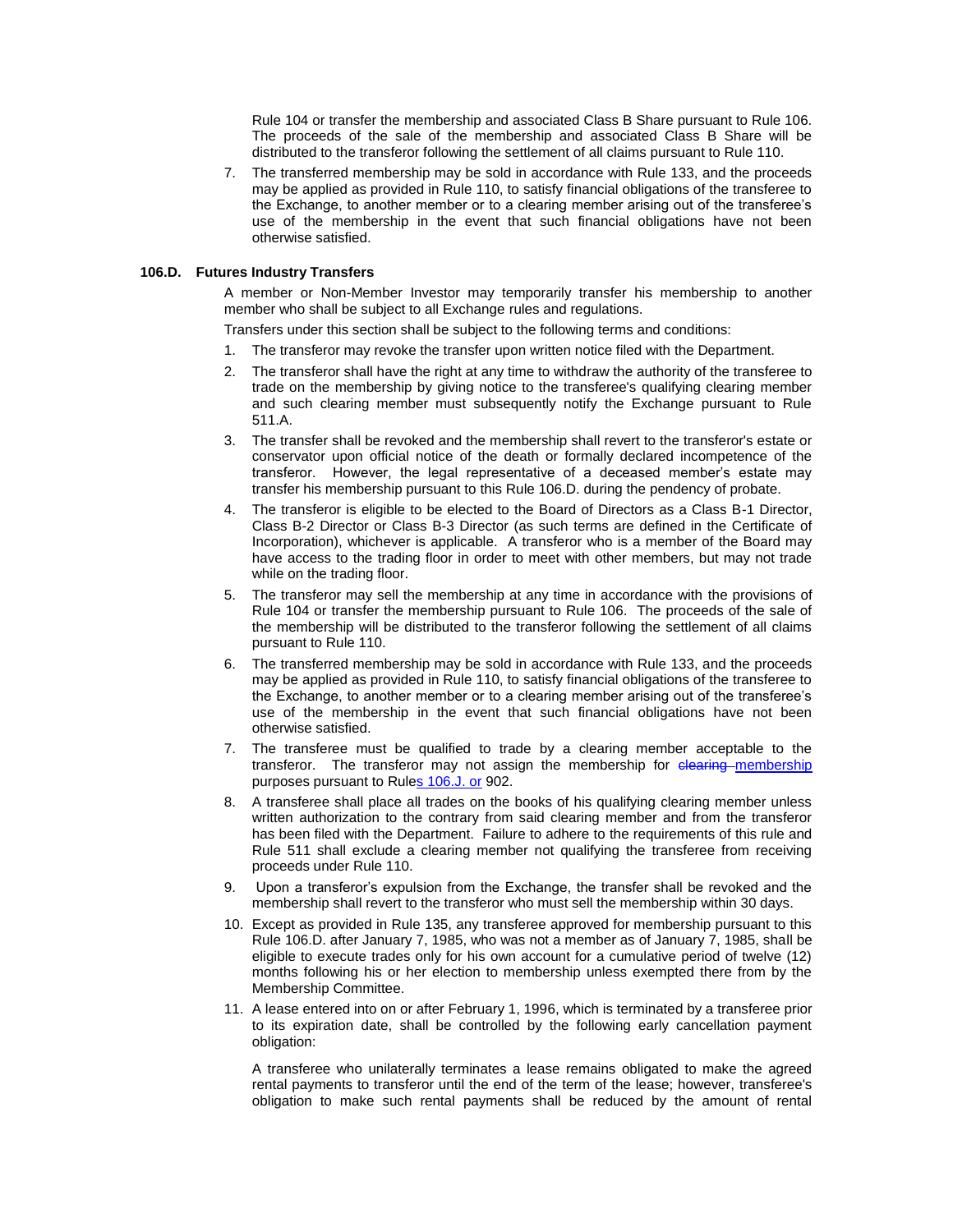payments received by transferor if transferor is able to lease the membership to another person during the remaining term of the original lease. Transferor must use his best efforts to lease the membership to another person as soon as possible and at the highest possible rental obtainable based on similar leases, if any, then being executed.

- 12. A lessor shall notify the Exchange, in a manner designated by the Exchange, of the terms of a new lease agreement or any renewal of a lease agreement within two (2) business days of the negotiation of the lease agreement, or renewal thereof. A lessor's failure to comply with this Rule 106.D.12 may result in the issuance of a warning letter to the lessor. A lessor may then be subject to an automatic fine of \$500 and \$1000 respectively for a second and third violation of this rule within a rolling 12-month period from the issuance of the warning letter. Repeated violations of this rule may be referred to a disciplinary committee.
- 13. For leases expiring on or after December 31, 2006, unless otherwise previously agreed to by the transferor and the transferee, notice must be provided by the parties of their intention to continue a leasing arrangement at least ten (10) days prior to the expiration of the current lease term. If either party fails to provide such notice, it is assumed that the lease will not be renewed upon its expiration. Terms of the renewal, if any, will be subject to negotiation between the parties.

# **106.F. Clearing Member**

A membership may be owned by a clearing member, or a person or an entity having an acceptable proprietary interest in the clearing member. The membership may be held in the name of the clearing member or transferred under this Rule provided that: (1) the transfer is approved by Exchange staff; and (2) the transferee is approved pursuant to the rules of the Exchange.

### **106.G. Transfer to Wholly-Owned Entities**

A membership may be transferred to an entity which is wholly-owned by the member or his immediate family members as that term is used in Rule 106.C. Transfers pursuant to this authorization shall be limited to transfers pursuant to Rules 106.C., D. or E.

A 106.G. transferee may assign the membership for elearing membership purposes in accordance with Rules 106.J. and 902 except in circumstances where the transfer has been made pursuant to Rule 106.D.

### **106.H. Trading Member Firm**

A membership may be owned by, or two memberships may be leased by, a trading member firm or, if the trading member firm is a pool or fund, the investment manager of the pool or fund. The memberships may be held in the name of the trading member firm or transferred to a principal or employee of the trading member firm and transferred among its principals and employees provided that: (1) the transfer is approved by Exchange staff; (2) the transferee is approved pursuant to the rules of the Exchange; and (3) the transfer is for the legitimate business purposes of the firm. The firm shall have the right, at any time, to withdraw the authority of the transferee to trade on a membership owned or leased by the firm, but must withdraw such authority upon termination of his employment or other association with the firm. Notice of the withdrawal of the authority of the transferee to trade on a membership owned or leased by the firm must be given to his qualifying clearing member who in turn must notify the Exchange pursuant to Rule 511.A. The trading member firm shall designate on a form provided by the Exchange a representative who shall be authorized to deal with the Exchange with respect to the membership transferred under this Section.

The proceeds of the sale of a membership which has been assigned in order to qualify a Rule 106.H. trading member firm shall be subject to Rule 110 claims against both the owner of the membership and the Rule 106.H. trading member firm.

A Rule 106.H. membership may not be transferred pursuant to any other provision of Rule 106. The membership may not be assigned for clearing membership purposes under Rules 106.J. or 902.

Rule 106.H. trading member firm benefits apply only to the firm's member firm trading and not to the trading of any affiliates, subsidiaries or customers. All such positions of the trading member firm must be carried by a clearing member(s) in accounts separate from positions of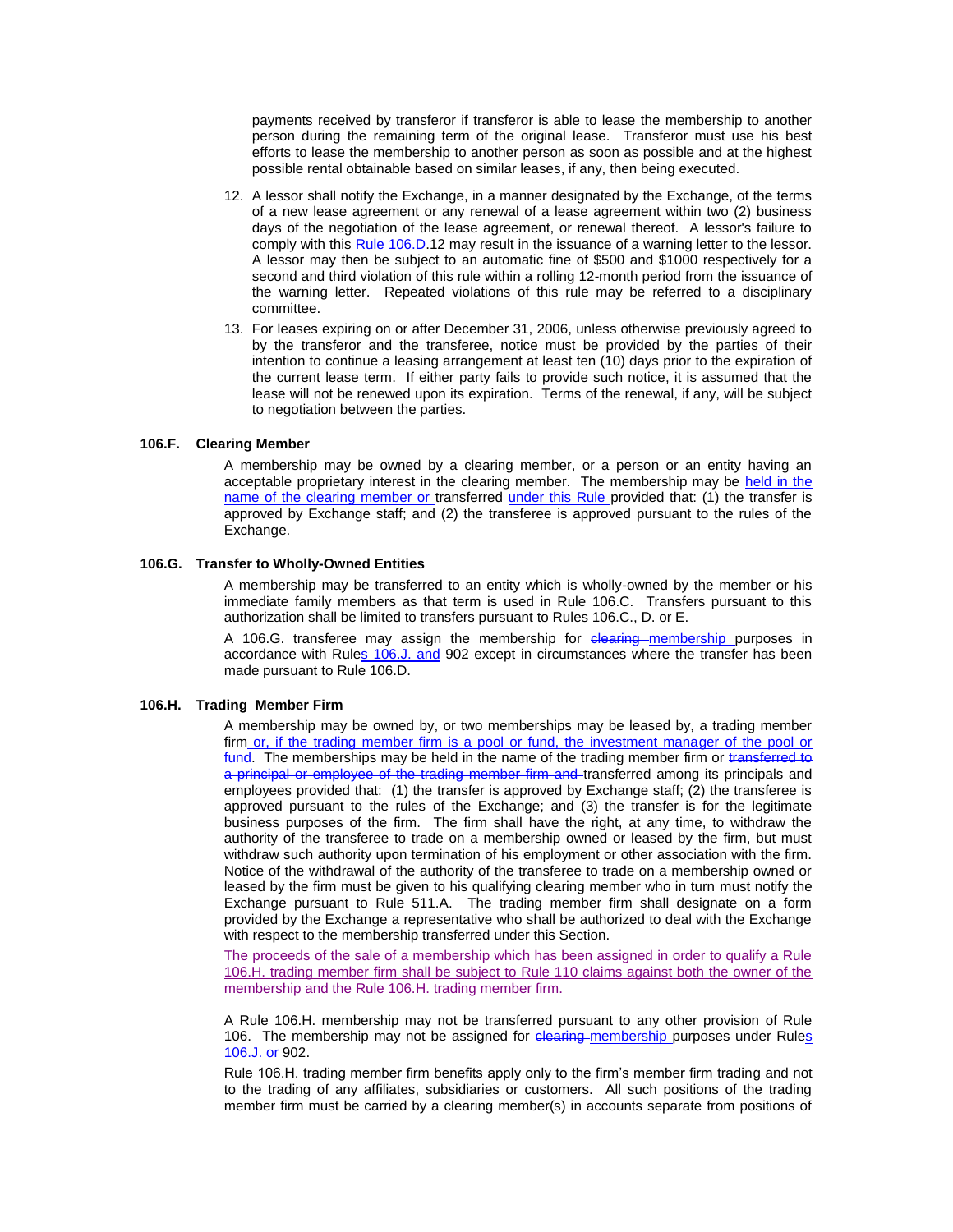affiliates, subsidiaries, customers and other entities.

Any holder or transferee of a Rule 106.H. membership may not solicit or contact customers from the floor of the Exchange unless the trading member firm is an Introducing Broker or Futures Commission Merchant as those terms are defined in Section 1a of the Commodity Exchange Act and/or 17 C.F.R. 1.3.

A Rule 106.H. trading member firm may not hold itself out to the public as a clearing member.

Exchange staff may grant exemptions from the requirements of this Rule.

# **106.I. Affiliate Member Firm**

An "affiliate" shall be defined to include a clearing member or Rule 106.J. equity member firm or a firm that either: owns, directly or indirectly, 100% of a clearing member or Rule 106.J. equity member firm or has 100% ownership, direct or indirect, in common with a firm that owns, directly or indirectly, 100% of a clearing member or Rule 106.J. equity member firm.

A membership may be owned by a clearing member, Rule 106.J. equity member or affiliate firm under this Rule. The membership may be held in the name of the firm or transferred to a principal<u>s</u> or employees of an affiliate–<del>that directly or indirectly owns or is owned by all other</del> affiliated parties within the organization of affiliated parties and be transferred among its principals and employees provided that: (1) the transfer is approved by Exchange staff; (2) the transferee is approved for membership pursuant to the rules of the Exchange; and (3) the transfer is for the legitimate business purposes of the firm. The affiliate firm shall have the right, at any time, to withdraw the authority of the transferee to trade on the membership owned by the clearing member, Rule 106.J. equity member or affiliate firm, but must withdraw such authority upon termination of his employment or other association with the firm. Notice of the withdrawal of the authority of the transferee to trade on the membership owned by a clearing member, Rule 106.J. equity member or affiliate firm must be given to his qualifying clearing member, and such clearing member must subsequently notify the Exchange pursuant to Rule 511.A. The clearing member, Rule 106.J. equity member or affiliate firm shall designate on a form provided by the Exchange a representative who shall be authorized to deal with the Exchange with respect to the membership held under this Section.

The proceeds of the sale of a membership which is used to qualify a Rule 106.I. affiliate member firm shall be subject to Rule 110 claims against both the owner of the membership and the Rule 106.I. affiliate member firm.

A Rule 106.I. membership may not be transferred pursuant to any other provision of Rule 106. The membership may not be assigned for elearing membership purposes under Rules 106.J. or 902.

Rule 106.I. firm benefits apply to the firm trading activity of any affiliate as defined in this Rulewithin the 100% related party structure. All such positions of the firm and its affiliates must be carried by a clearing member(s) in accounts separate from positions of subsidiaries, customers and other entities.

A Rule 106.I. affiliate member firm may not hold itself out to the public as a clearing member. Exchange staff may grant exemptions from the requirements of this Rule.

# **106.J. [Reserved]Equity Member Firm**

A firm may qualify as an equity member firm if two CME memberships, two IMM memberships, two IOM memberships, one GEM membership and 8,000 CME Group Class A Shares are assigned for the firm's membership privileges. A higher Division membership may be substituted for a lower Division membership to satisfy these requirements

A CME Rule 106.J. equity member firm shall at all times have assigned to it at least 12,000 CME Group Class A Shares if it is also either: (a) a NYMEX clearing member or NYMEX Rule 106.J. member firm or (b) a CBOT clearing member or CBOT member firm that has an 8,000 share requirement (including a CBOT clearing member or CBOT member firm with a grandfathered share requirement of 4,725). If the CBOT member firm has a 1,750 share requirement, the combined share requirement will be 9,750.

A CME Rule 106.J. equity member firm shall at all times have assigned to it at least 16,000 CME Group Class A Shares if it is also both: (a) a NYMEX clearing member or NYMEX Rule 106.J. member firm and (b) a CBOT clearing member or CBOT member firm that has an 8,000 share requirement (including a CBOT clearing member or CBOT member firm with a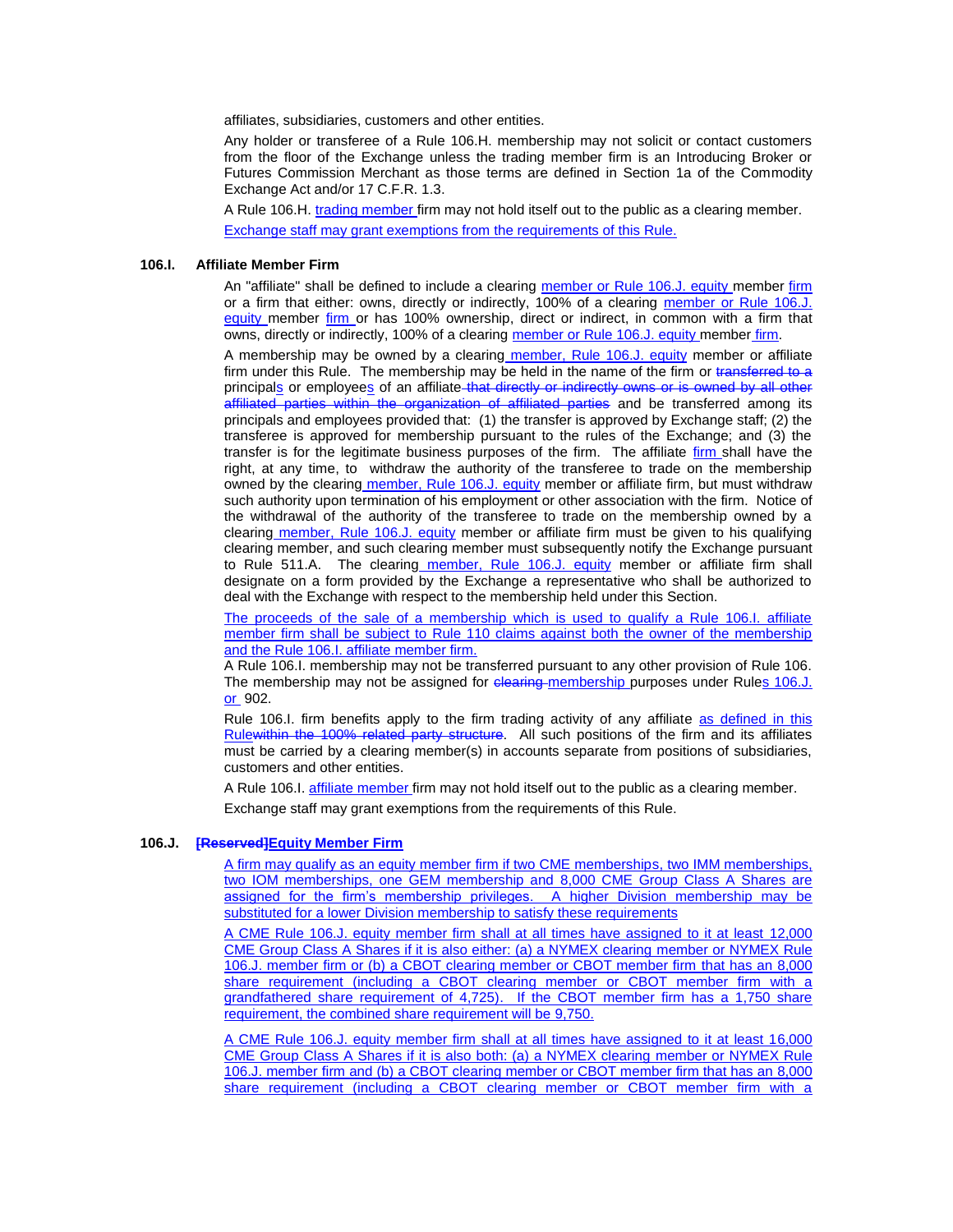grandfathered share requirement of 4,725). If the CBOT member firm has a 1,750 share requirement, the combined share requirement will be 13,750.

At least one CME, one IMM, one IOM and one GEM membership and 50% of the CME Group Class A Shares required for equity membership pursuant to this Rule must be owned by the equity member or a person, including a parent company, with an acceptable proprietary interest in such equity member, or if the equity member firm is a pool or fund, the investment manager of the pool or fund. One CME, one IMM, and one IOM membership and 50% of the CME Group Class A Shares required for equity membership may be independently assigned.

If the fund management company is the equity member firm, it may designate a pool or hedge fund within its family of funds to receive its membership benefits.

The memberships owned by the Rule 106.J. equity member firm or a person, including a parent company, with an acceptable proprietary interest in the equity member or the investment manager of a pool or fund may be transferred under this Rule provided that: (1) the transfer is approved by Exchange staff; and (2) the transferee is approved pursuant to the rules of the Exchange. The firm shall have the right, at any time, to withdraw the authority of the transferee to trade on a firm-owned membership, but must withdraw such authority upon termination of his employment or other association with the firm. Notice of the withdrawal of the authority of the transferee to trade on a firm-owned membership must be given to his qualifying clearing member who in turn must notify the Exchange pursuant to Rule 511.A. The equity member firm shall designate on a form provided by the Exchange a representative who shall be authorized to deal with the Exchange with respect to the membership transferred under this Section.

The proceeds of the sale of a membership which has been assigned in order to qualify a Rule 106.J. equity member firm shall be subject to Rule 110 claims against both the owner of the membership and the Rule 106.J. equity member firm.

A Rule 106.J. membership may not be transferred pursuant any other provision of Rule 106. The membership may not be assigned for membership purposes under Rule 902.

Rule 106.J. equity member firm benefits apply to the equity member firm's member firm trading and the trading account of any 100% wholly owned subsidiaries of the equity member firm. The Rule 106.J. equity member firm benefits do not apply to the trading of any affiliates, parent companies or customers of the equity member firm. All such positions of the equity member firm or its 100% wholly owned subsidiaries must be carried by a clearing member(s) in accounts separate from positions of affiliates, subsidiaries, customers and other entities.

Any holder or transferee of a Rule 106.J. membership may not solicit or contact customers from the floor of the Exchange unless the equity member firm is an Introducing Broker or Futures Commission Merchant as those terms are defined in Section 1a of the Commodity Exchange Act and/or 17 C.F.R. 1.3.

A Rule 106.J. equity member firm may not hold itself out to the public as a clearing member.

Exchange staff may grant exemptions from the requirements of this Rule.

# **106.K. Transfer to a Trust**

A member may transfer his membership to a trust for which the member is the grantor. The document(s) establishing the trust shall at all times include the restrictions as to permissible beneficiaries and state that (1) the trust takes the membership subject to all of the rules of the Exchange, as may be amended, (2) the interests in the membership that inure to the beneficiaries of the trust shall be subject to all of the rules of the Exchange, as may be amended, (3) the Exchange's rights with respect to the membership are superior to those of the beneficiaries, and (4) the Exchange shall have no liability to the beneficiaries of the trust in the event of the mishandling of the trust assets by the trustee. Permissible beneficiaries are immediate family members as set forth in Rule 106.C. The grantor (or the grantor's personal representative) and the trustee (and any successor) shall each provide in the form provided by the Exchange an acknowledgment that the trust takes the membership subject to all of the rules of the Exchange and that the trust is in compliance with the requirements of this Rule.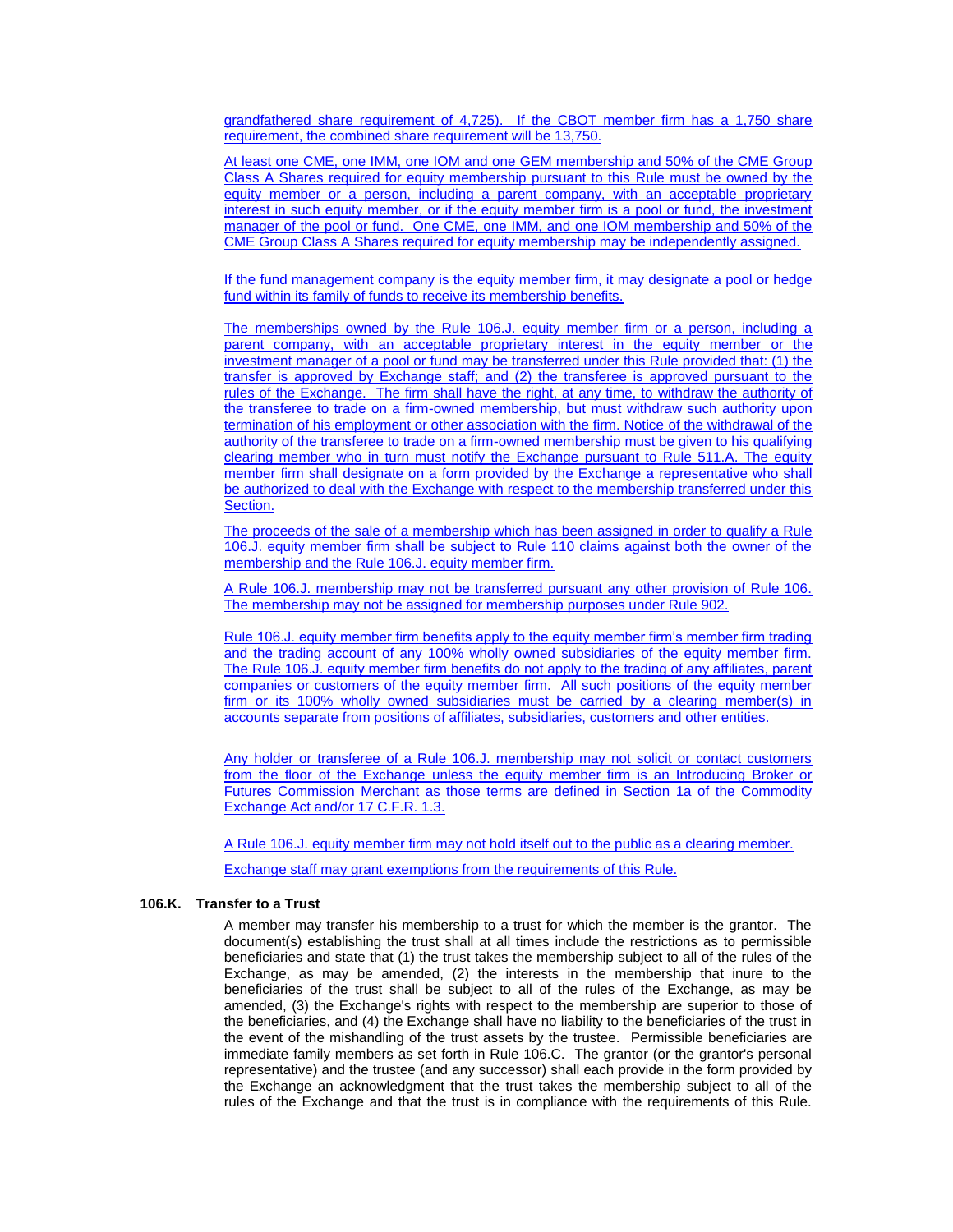The grantor shall comply with any request to produce trust information made by Exchange staff.

If such a transfer is made by a bona fide gift or bequest, it shall also be subject to the requirements of Rule 106.E.

The grantor's liability to the Exchange under Rule 439 shall continue with respect to any claim arising out of an act or omission occurring prior to such transfer, and the membership will continue to be treated as the asset of the grantor for the purposes of Rule 439 and for otherwise meeting any obligations to the Exchange arising out of the grantor's use of the membership prior to the transfer to the trust, including fines imposed with respect to conduct occurring prior to the transfer.

A membership held pursuant to a transfer under this section may be assigned for clearing membership purposes under Rules 106.J. or 902 privileges or reinstated to the transferor pursuant to this section.

The transfer shall be revoked and the membership shall revert to the transferor upon official notice to the Exchange that the trust has been revoked. The membership must be transferred out of the trust within 90 days of the closing of the member's estate.

### **106.M. Transfer to Joint Tenants With Right of Survivorship**

A member may transfer his membership to himself and a member of his immediate family, as defined in Rule 106.C., as joint tenants with right of survivorship.

The joint tenants shall designate on a form provided by the Exchange which one of them shall be authorized to deal with the Exchange with respect to the membership transferred under this Section. The designee must qualify for membership by satisfying the requirements of Chapter 1 of these rules, and shall be treated as a member for all purposes. In the designation form, the joint tenants shall acknowledge that the designee shall have the exclusive right to transfer the membership or to execute an Authorization to Sell pursuant to Rule 106.A. and that the Exchange shall have no liability to the non-designee in the event of such transfer or execution or the mishandling of the membership by the designee. The joint tenants may at any time change such designation in writing signed by both of them, and each such change shall be deemed a transfer for the purposes of these rules. Upon such change in designation, the new designee must qualify for membership by satisfying the requirements of Chapter 1 of these rules.

Whether or not the transferor is the designee, the transferor's liability to the Exchange under Rule 439 shall continue with respect to any claim arising out of an act or omission occurring prior to a transfer under this rule, and the membership will continue to be treated as an asset of the transferor for the purposes of Rule 439 and for otherwise meeting any obligations to the Exchange arising out of the transferor's use of the membership prior to such transfer, including fines imposed with respect to conduct occurring prior to the transfer.

Upon receipt of satisfactory proof of the death of a joint tenant, the Exchange will transfer the membership to the survivor.

Upon receipt by the Exchange of written notice signed by both joint tenants terminating joint ownership of the membership transferred under this section and instructing the Exchange to transfer the membership to one of the joint tenants as sole owner, the Exchange shall transfer such membership pursuant to such instructions.

A membership held pursuant to a transfer under this section may not be assigned for clearing membership privileges under Rules 106.J. or 902.

### **106.N. GEM Institutional Access Member Firm**

A GEM membership may be owned by a GEM Institutional Access member firm. The membership may be held in the name of the member firm or may be transferred to a principal or employee of the member firm and transferred among its principals and employees provided that: (1) the transfer is approved by Exchange staff, (2) the transferee is approved pursuant to the rules of the Exchange; (3) the transfer is for the legitimate business purposes of the firm; and (4) the firm is not engaged in futures customer business with U.S. customers. The firm shall have the right, at any time, to withdraw the authority of the transferee to trade on the membership, but must withdraw such authority upon termination of his employment with the firm. Notice of the withdrawal of the authority of the transferee to trade on the membership must be given to his qualifying clearing member, and such clearing member must subsequently notify the Exchange pursuant to Rule 511.A. The member firm shall designate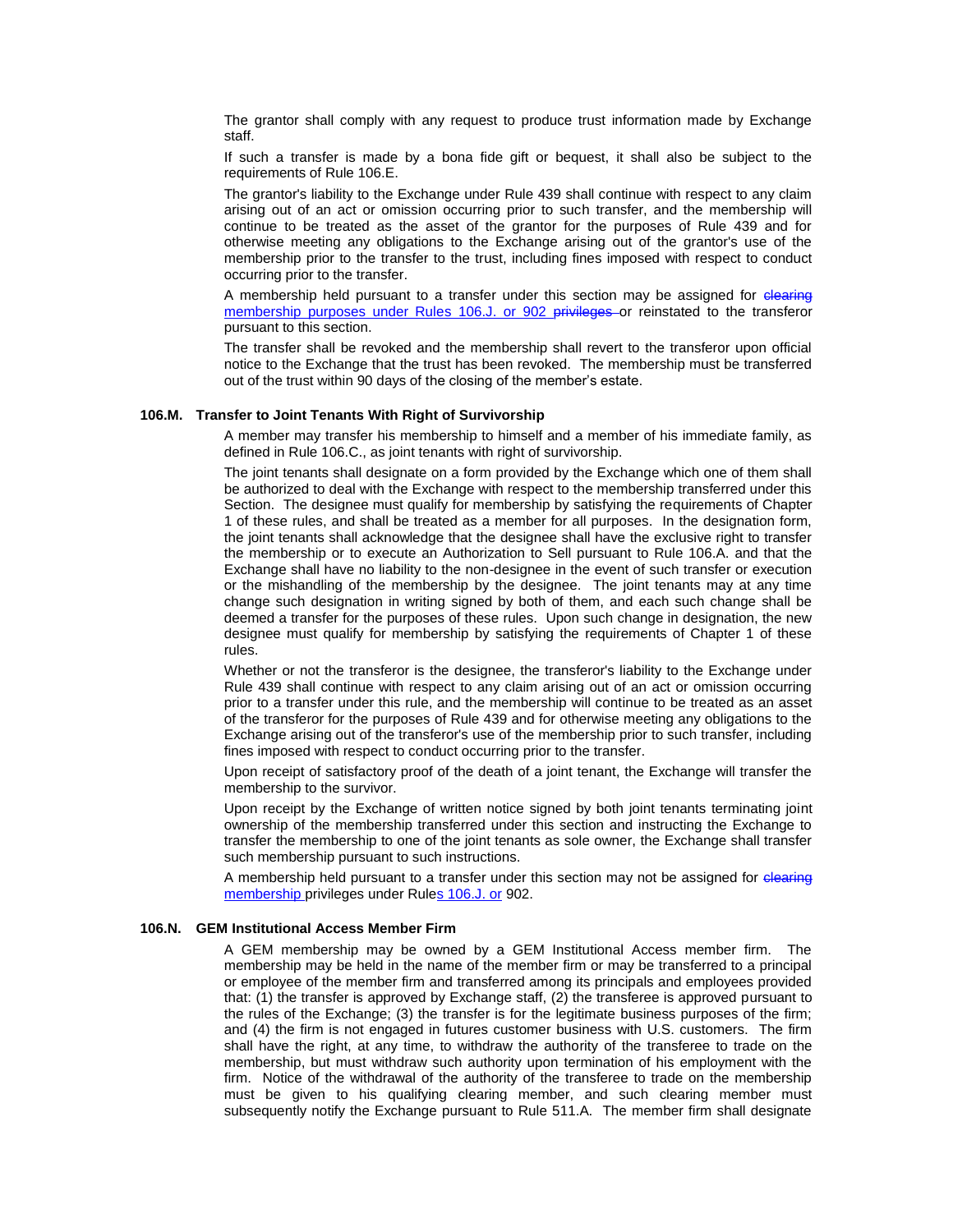on a form provided by the Exchange a representative who shall be authorized to deal with the Exchange with respect to the membership transferred under this Section.

A Rule 106.N. membership may not be transferred pursuant to any other provision of Rule 106. The membership may not be assigned for clearing membership purposes under Rules 106.J. or 902.

Rule 106.N. member firm benefits apply only to the firm's member firm trading and not to the trading of any affiliates, subsidiaries or customers. All such positions of the member firm must be carried by a clearing member(s) in accounts separate from positions of affiliates, subsidiaries, customers and other entities.

A Rule 106.N. firm may not hold itself out to the public as a clearing member.

The holder of a GEM membership pursuant to this section may solicit foreign customers from the floor of the Exchange, but only in products within the GEM Division and bona fide spreads involving such products.

#### **106.P. Transfer to a Family Limited Partnership**

A member may transfer his membership to a Family Limited Partnership ("FLP") with respect to which all partners are members of the member's family who would be eligible for a family transfer from the member pursuant to Rule 106.C. The limited partnership agreement or other document(s) governing the FLP shall at all times prohibit transfers of an interest in the FLP to any person who is not eligible pursuant to Rule 106.C and shall state that (1) the FLP's interest in the membership shall at all times be subject to all of the rules of the Exchange, as may be amended, including, but not limited to, Rule 110 and, if the membership is assigned to a elearing member firm for membership purposes clearing qualification, Rules 106.J. and 902; (2) management of the FLP shall be vested exclusively in a managing general partner, who must qualify for membership by satisfying the requirements of Chapter 1 of these rules; and (3) the Exchange shall have no liability to the partners for any loss, damage, or expense resulting from any acts or omissions by the managing general partner or any person acting by or through the authority of a general partner. The transferor and the managing general partner (and any successor) shall each provide in the form provided by the Exchange a certification that the FLP acquires the membership subject to all of the rules of the Exchange and that the FLP is in compliance with the requirements of this Rule. The FLP also may transfer the membership back to the transferor.

If the transfer of a membership to the FLP is made by a bona fide gift or bequest, it shall also be subject to the requirements of Rule 106.E.

Transfer of a membership pursuant to this rule shall not relieve the transferor of any liability to the Exchange under Rule 439 with respect to any claim arising out of an act or omission occurring prior to such transfer, and the membership will continue to be treated as the asset of the transferor for the purposes of Rule 439 and for otherwise meeting any obligations to the Exchange arising out of the transferor's use of the membership prior to the transfer to the FLP, including fines imposed with respect to conduct occurring prior to the transfer.

A membership held pursuant to a transfer under this section may be assigned for elearing membership purposes under Rules 106.J. and 902.

#### **106.R. Electronic Corporate Member Firm**

A membership may be owned by, or two memberships may be leased by, an electronic corporate member firm. The membership must be held in the name of the firm. The electronic corporate member firm shall designate on a form provided by the Exchange a representative who shall be authorized to deal with the Exchange with respect to such memberships.

A Rule 106.R. membership may not be transferred pursuant to any other provision of Rule 106. The membership may not be assigned for clearing membership purposes under Rules 106.J. or 902.

Rule 106.R. benefits apply only to an electronic corporate member firm's member firm trading and not to the trading of any affiliates, subsidiaries or customers. All such positions of the electronic corporate member firm must be carried by a clearing member(s) in accounts separate from positions of affiliates, subsidiaries, customers and other entities.

A Rule 106.R. electronic corporate member firm may not hold itself out to the public as a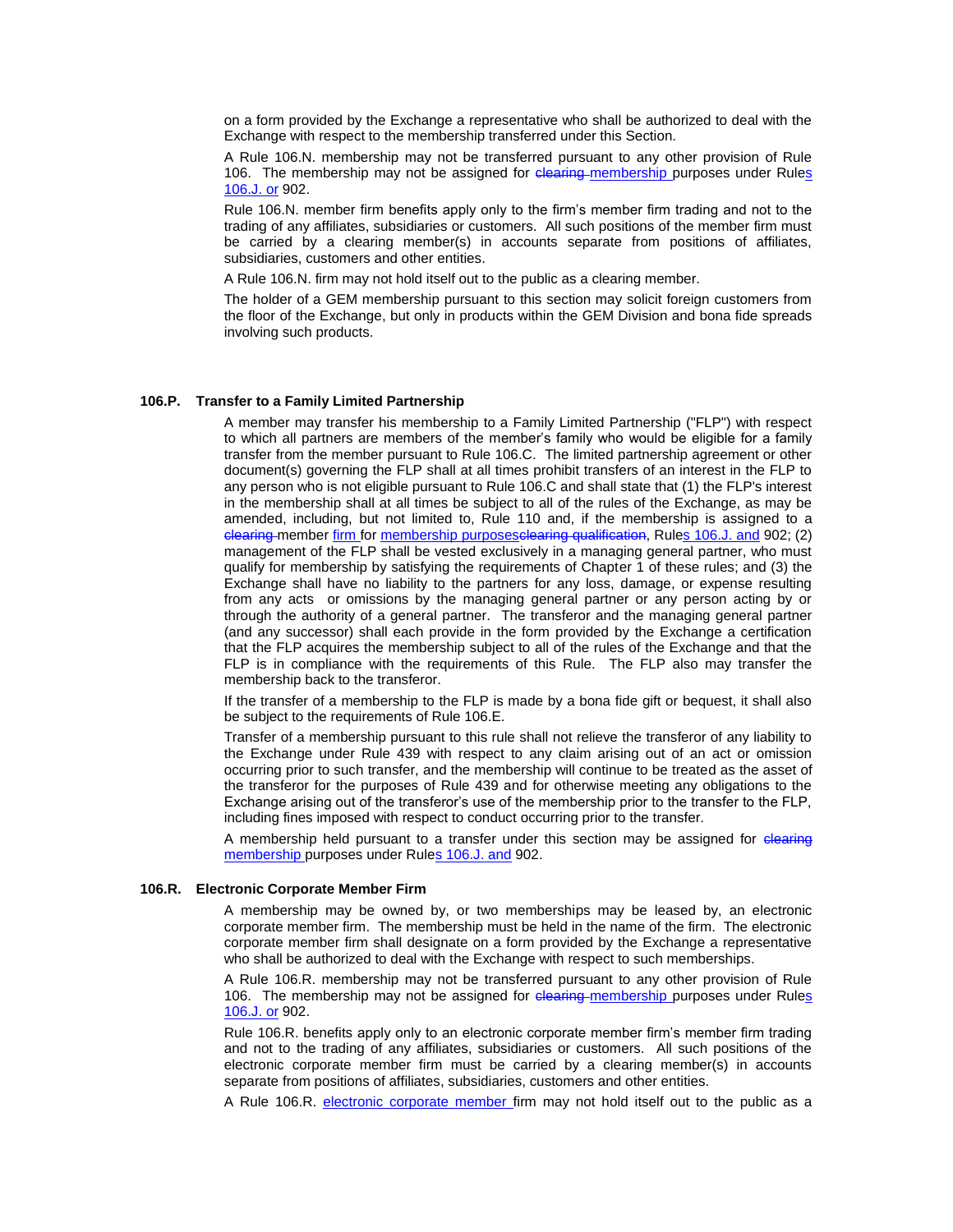clearing member.

### **106.S. Family of Funds Member Firm**

A membership may be owned under this Rule by: (1) a clearing member or Rule 106.J. equity member firm that is a hedge fund or a fund management company; (2) a fund management company of a clearing member or Rule 106.J. equity member firm; or (3) a fund that is part of the family of funds of a clearing member or Rule 106.J. equity member firm. The membership may be held in the name of the fund management company or an approved fund and may be transferred to a principal or employee of the fund management company or an approved fund and be transferred among their principals and employees provided that: (i) the transfer is approved by Exchange staff; (ii) the transferee is approved pursuant to the rules of the Exchange; and (iii) the transfer is for the legitimate business purposes of the fund management company or fund. The fund management company or the fund shall have the right, at any time, to withdraw the authority of the transferee to trade on the membership-, but must withdraw such authority upon termination of his employment or other association with the company. Notice of the withdrawal of the authority of the transferee to trade on the membership must be given to his qualifying clearing member who in turn must notify the Exchange pursuant to Rule 511.A. The fund management company or the fund shall designate on a form provided by the Exchange a representative who shall be authorized to deal with the Exchange with respect to the membership transferred under this Section.

The proceeds of the sale of a membership which is used to qualify a Rule 106.S. family of funds member firm shall be subject to Rule 110 claims against both the owner of the membership and the Rule 106.S. family of funds member firm.

A Rule 106.S. membership may not be transferred pursuant to any other provision of Rule 106. The membership may not be assigned for clearing membership purposes under Rules 106.J. or 902.

For each CME, IMM or IOM membership owned by such fund management company or fund over the requirement needed to qualify as a clearing or Rule 106.J. equity member firm, Rule 106.S. benefits shall apply to the trading activity of up to five funds within the family of funds managed by the fund management company. All positions of each fund must be carried by a clearing member(s) in accounts separate from positions of affiliates, subsidiaries, customers and other funds within the family of funds.

A Rule 106.S. family of funds member firm may not hold itself out to the public as a clearing member.

Exchange staff may grant exemptions from the requirements of this Rule.

# **110. CLAIMS AGAINST MEMBERSHIP, APPLICATION OF PROCEEDS**

For the purposes of this rule "sale" shall include a sale made pursuant to Rule 104 or a transfer made in accordance with the provisions of Rule 106; "seller" shall include firms that have membership privileges pursuant to Rules 106. F., G., H., I., J., N., R. or S.; and "claim" shall be limited to claims involving incidents that occurred prior to the sale of the membership and which arose in connection with transactions on the Exchange or membership in the Exchange. Claims resulting from conduct subsequent to the sale of a membership may not be asserted against that membership or its proceeds. All claims against the seller's membership or its proceeds shall be submitted in writing to the Department within 20 days of the posting of notice of the sale of said membership. At the conclusion of the 20-day claim filing period, the Market Regulation Department and the Department shall conduct an investigation of all claims properly filed against the seller's membership or its proceeds. This investigation shall be completed within 20 days unless the investigation cannot be resolved within that period.

# **130. REQUIRED NOTICES BY MEMBER FIRMS AND SUSPENSION OF MEMBER FIRM PRIVILEGES**

Rule 106.H., I., J., N., R., and S. member firms shall notify the Audit Department prior to any proposed merger, acquisition, consolidation, combination, sale, or any other change of ownership involving such Rule 106.H., I., J., N., R., or S. firm.

Rule 106.H., I., J., N., R., and S. member firms shall notify the Audit Department in a timely manner of any material change in key personnel who are responsible to act on behalf of the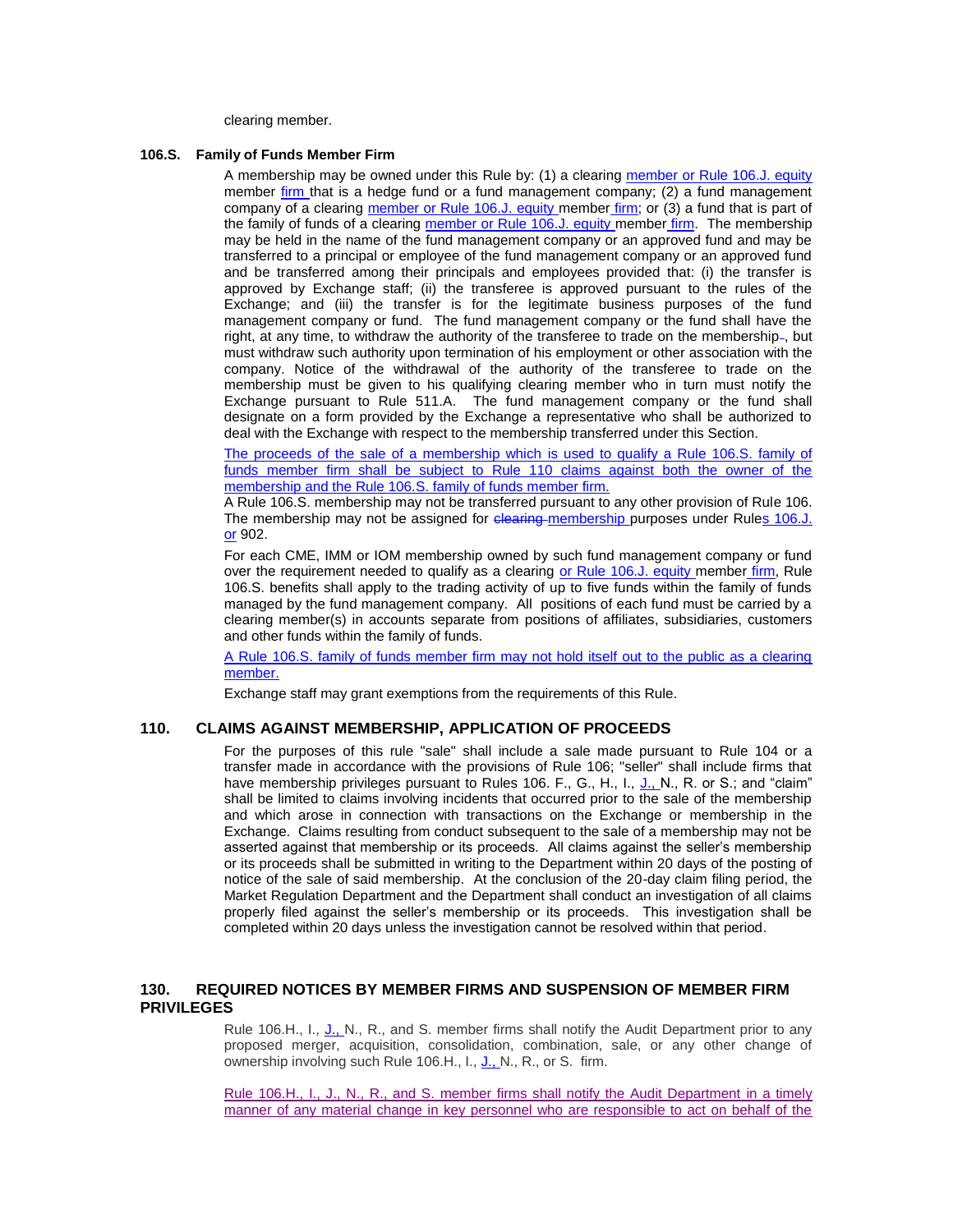member firm.

If any Rule 106.H., I., J., N., R., or S. firm:

- $\bullet$  has notified the Exchange or the Exchange otherwise becomes aware of a significant event bankruptcy proceeding or a definite intention to file for bankruptcy pursuant toas defined in Rule 442, or if the Exchange otherwise becomes aware of such a proceeding or intention;, or
- if, in the opinion of the Audit Department, any Rule 106.H., I., N., R., or S. firm that is an FCM fails to meet CFTC minimum financial requirements in the opinion of the Audit Department: - or
- neglects to promptly furnish a statement upon request,

the membership privileges of the Rule 106.H., I., J., N., R., or S. firm may be suspended, subject to the procedures set forth in Rule 974.B.

# **131. EXPULSION FOR FRAUD OR DISHONESTY PRIOR TO ELECTION TO MEMBERSHIP**

A member or a firm with membership privileges who is found to have been guilty of fraud or dishonest conduct by any court, commodity or securities exchange or related clearing organization, the Securities and Exchange Commission, the Commodity Futures Trading Commission or the securities commission or equivalent authority of any state, territory, the District of Columbia or foreign country, the National Futures Association, the Financial Industry Regulatory Authority, or any self-regulatory or regulatory organization prior to becoming a member and of failing to make full disclosure thereof in his or its application for membership, or who is found guilty of having made a false statement of a material fact in or in connection with his or its application, may be expelled from membership in the Exchange by a Panel of the Business Conduct Committee.

# **442. NOTIFICATION OF SIGNIFICANT EVENTS**

Each Member shall immediately notify the Market Regulation Department in writing upon becoming aware of any of the following events relating to such Member:

1. any suspension, expulsion, revocation or restriction of such Member's trading privileges or any fine in excess of \$25,000, through an adverse determination, voluntary settlement or otherwise, by any court, commodity or securities exchange or related clearing organization, the Securities and Exchange Commission, the Commodity Futures Trading Commission or the securities commission or equivalent authority of any state, territory, the District of Columbia or foreign country, Financial Industry Regulatory Authority, the National Futures Association, the National Association of Securities Dealers, Inc., or any self-regulatory or regulatory organization;

2. any indictment of the Member or any of its officers for, any conviction of the Member or any of its officers of, or any confession of guilt or plea of guilty or nolo contendere by the Member or any of its officers to 1) any felony or 2) any misdemeanor involving, arising from, or related to the purchase or sale of any commodity, security, futures contract, option or other financial instrument or involving or arising from fraud or moral turpitude; and/or

3. any involuntary bankruptcy petition that has been filed against such Member, or in the case of a voluntary bankruptcy proceeding, when such Member has filed or has formed a definite intention to file for bankruptcy. Nothing in this rule shall limit or negate any other reporting obligations that any member may have to the Exchange or any other regulator or person.

# **900. CATEGORIES OF CLEARING MEMBERS**

The Exchange may establish different clearing member categories and alter the rights and responsibilities of such categories.

The term "clearing member" as used in the Rules, shall include all clearing member categories set forth in this Rule 900, unless otherwise specified.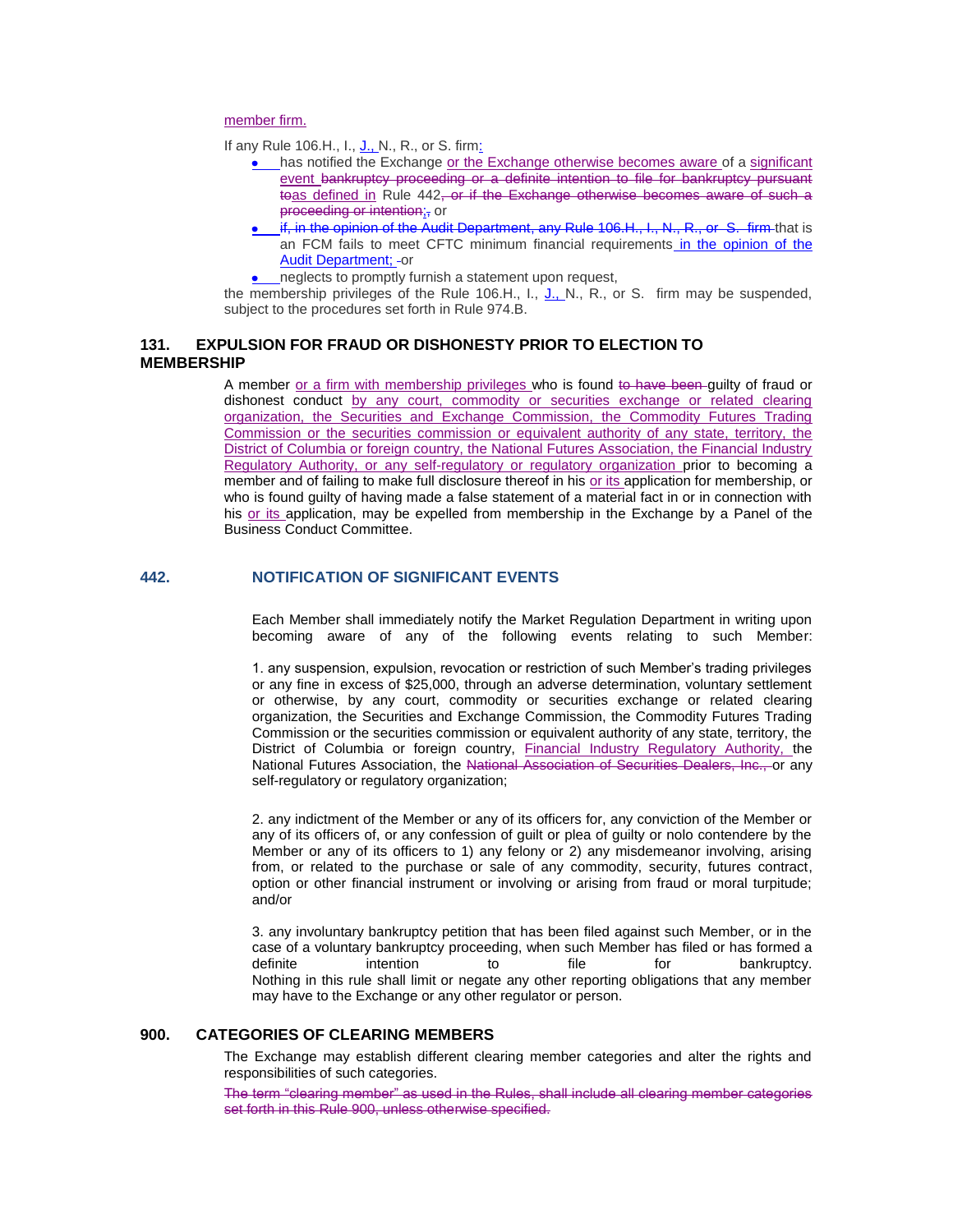### **900.A. CME Clearing Members**

CME Clearing Members shall have all applicable rights, responsibilities and privileges attendant thereto, subject to the provisions of these rules and shall be qualified to clear transactions for all CME products and all Expanded-Access Products listed for trading by CBOT after July 12, 2007.

### **900.B. CME Corporate Equity Members**

CME Corporate Equity Members shall: (i) have no customers, (ii) not qualify traders, and (iii) have no direct clearing relationship with the Exchange. CME Corporate Equity Members must meet all clearing membership requirements except certain financial capital and reporting requirements as determined by Exchange staff.

# **902. CLEARING MEMBERSHIP ASSIGNMENT REQUIREMENTS**

#### **902.A. Assignment Requirement**

Subject to exemptions granted by Exchange staff, each CME clearing member shall have at least: two CME memberships, two IMM memberships, two IOM memberships, and one GEM membership and 8,000 CME Group Class A Shares assigned to the Clearing House. A clearing member which was an IMM Class A clearing member on or prior to May 6, 1987, shall have at least one CME membership, three IMM memberships, two IOM memberships, and one GEM membership and 8,000 CME Group Class A Shares assigned to the Clearing House. A higher Division membership may be substituted for a lower Division membership to satisfy these requirements.

A CME clearing member shall at all times have assigned to it at least 12,000 CME Group Class A Shares if it is also either: (a) a NYMEX clearing member or NYMEX Rule 106.J. member firm or (b) a CBOT clearing member or CBOT member firm that has an 8,000 share requirement (including a CBOT clearing member or CBOT member firm with a grandfathered share requirement of 4,725). If the CBOT member firm has a 1,750 share requirement, the combined share requirement will be 9,750.

A CME clearing member shall at all times have assigned to it at least 16,000 CME Group Class A Shares if it is also both: (a) a NYMEX clearing member or NYMEX Rule 106.J. member firm and (b) a CBOT clearing member or CBOT member firm that has an 8,000 share requirement (including a CBOT clearing member or CBOT member firm with a grandfathered share requirement of 4,725). If the CBOT member firm has a 1,750 share requirement, the combined share requirement will be 13,750.

Subject to exemptions granted by Exchange staff, each CME clearing member shall assign at least the number of CME Group Class A Shares set forth in the table below: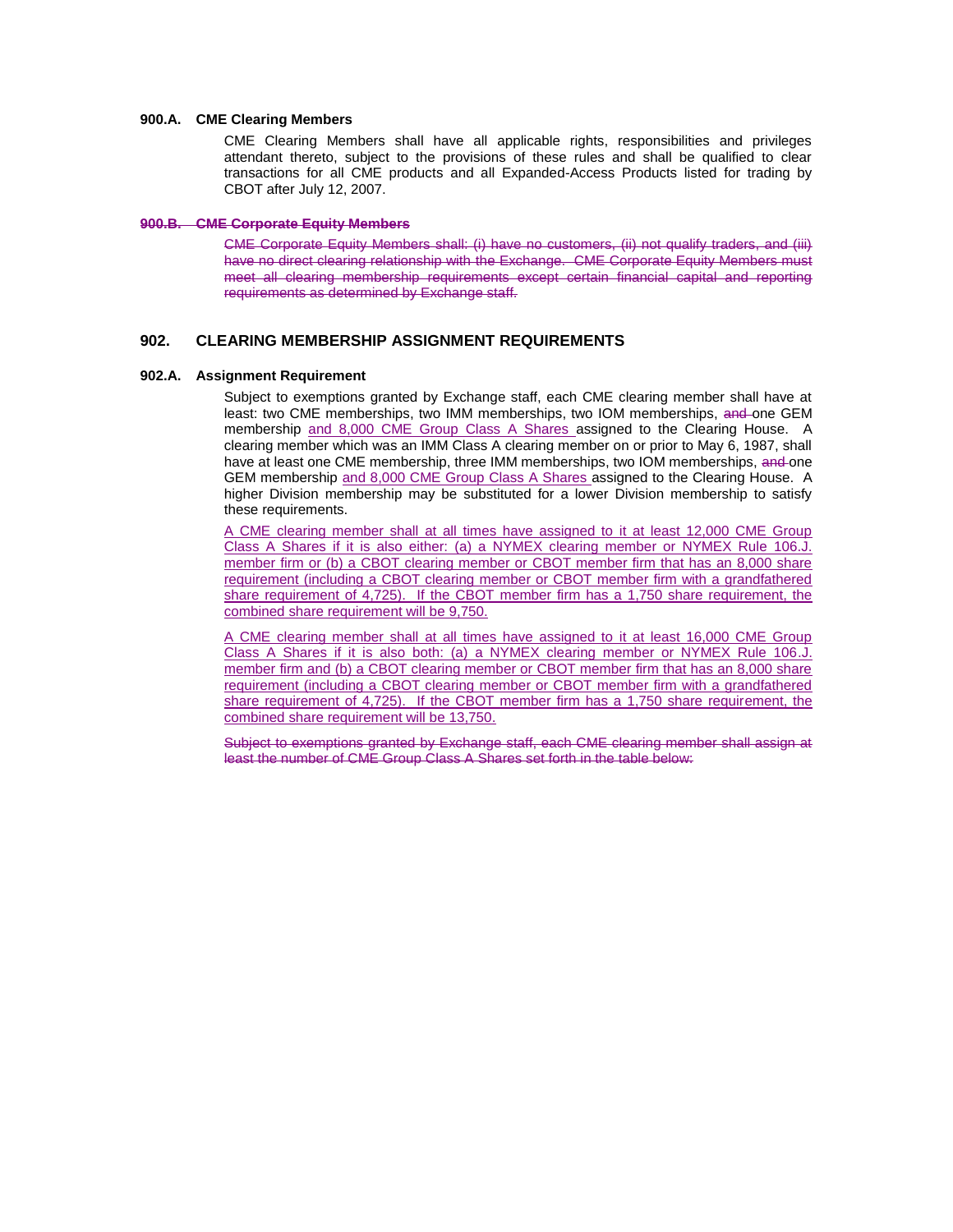|                                                                        | <b>Type of Membership</b>                                                               | CME Only<br>Clearing<br>Member | Joint Member<br>of CME<br>(Clearing)<br>and CBOT or<br>CME<br>(Clearing) and<br><b>NYMEX</b> | Joint Member of<br>CME (Clearing),<br>CBOT and<br><b>NYMEX</b> |
|------------------------------------------------------------------------|-----------------------------------------------------------------------------------------|--------------------------------|----------------------------------------------------------------------------------------------|----------------------------------------------------------------|
|                                                                        | <b>Clearing Members;</b><br>FCMs, Non-FCMs,<br>Closely Held and Sole<br>Proprietorships | 8,000                          | *12,000                                                                                      | *16,000                                                        |
| <b>Rule 900.A.</b><br><b>CME Clearing</b><br><b>Members</b>            | Member firm plus all<br><b>100% affiliates</b><br>(Umbrellas)                           | 8,000                          | 42,000                                                                                       | 46,000                                                         |
|                                                                        | <b>Corporate Equity</b>                                                                 |                                | 12,000<br>(w/CBOT Full)                                                                      | 46,000<br>*(w/CBOT Full)                                       |
| <b>Rule 900.B.</b><br><b>CME Corporate</b><br>Equity<br><b>Members</b> | members (Inactive<br>Clearing)                                                          | 8,000                          | 9.750<br>(w/CBOT<br>Assoc.)                                                                  | 13,750<br>(w/CBOT<br>Assoc.)                                   |
|                                                                        | <b>Family of Funds</b><br>(holding equity)                                              | 8,000                          | 42,000                                                                                       | 46,000                                                         |

\* The 12,000 and 16,000 share requirements for joint members shall include CBOT clearing members with a grandfathered share requirement of 4,725.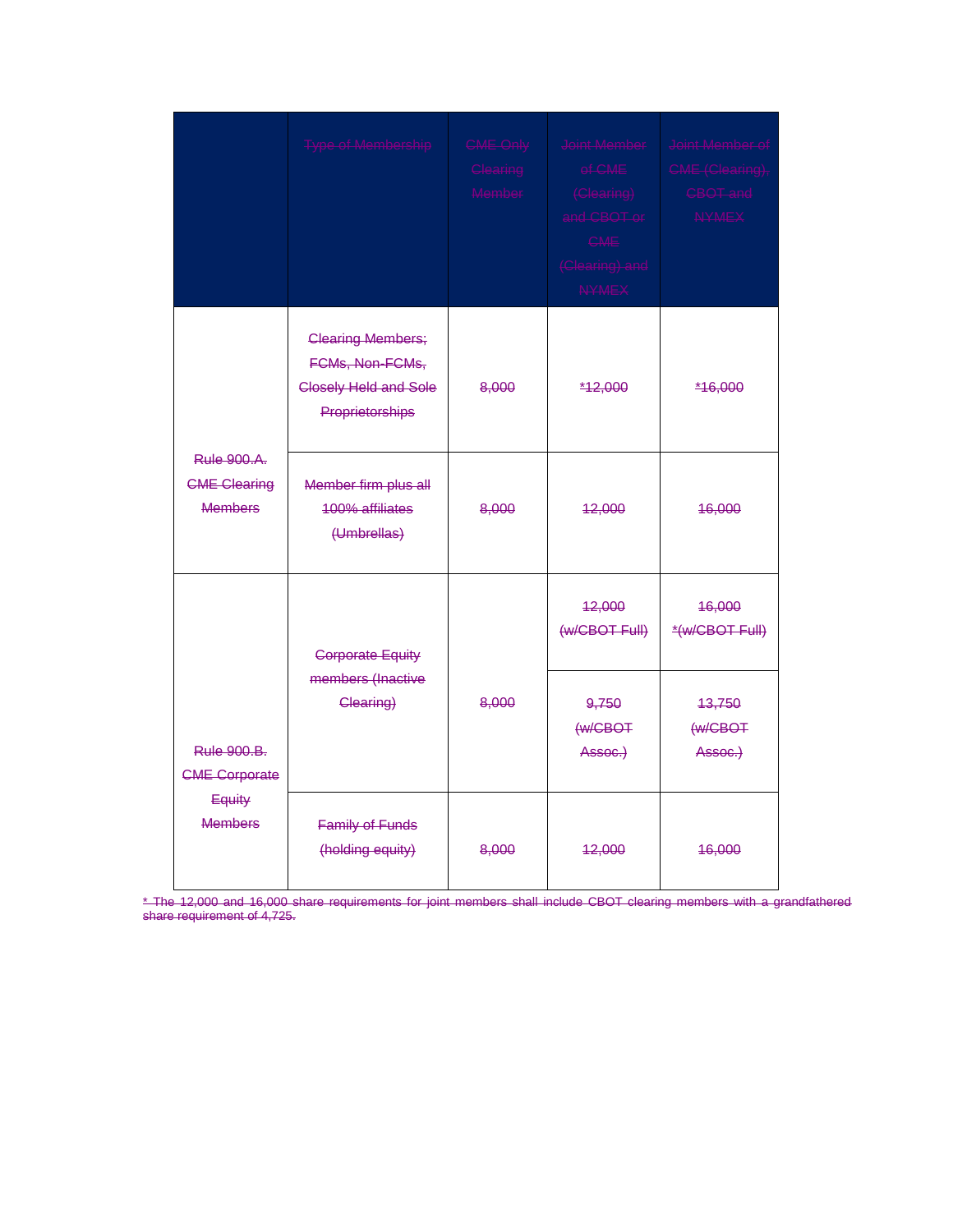Assigned CME Group Class A Shares may not be sold, pledged, hypothecated, lent, reregistered or otherwise transferred without the prior approval of the Exchange. Each clearing member assigning CME Group Class A Shares to the Clearing House hereby acknowledges that the Clearing House has control over such Class A Shares and further agrees to comply with any policies or procedures established by the Clearing House to affect control over CME Group Class A shares.

At least one CME, one IMM, and one IOM and one GEM membership and 50% of the CME Group Class A Shares required for clearing membership pursuant to this *FRule must be owned by the clearing member or* a person, including a parent company, with an acceptable proprietary interest in such clearing member. The GEM membership required for clearing membership must be owned by the clearing member or a person with an acceptable proprietary interest in the clearing member. One CME, one IMM, and one IOM membership and 50% of the CME Group Class A Shares required for clearing membership may be independently assigned.

However, a clearing member approved for membership on or before July 1, 2009, for which all of the memberships required for clearing membership were owned by the clearing member or a person, including a parent company, with an acceptable proprietary interest in such clearing member, as of July 1, 2009, may substitute one independently assigned membership no earlier than July 1, 2009; a second independently assigned membership no earlier than January 1, 2010; and a third independently assigned membership no earlier than July 1, 2010,

Upon default of a clearing member in meeting its obligations to the Clearing House or upon the Clearing House Risk Committee's determination that a clearing member's financial position jeopardizes the financial integrity of the Clearing House, the Clearing House may direct the sale of any or all of the clearing member's assigned CME memberships and CME Group Class A Shares. The proceeds from the sale of the CME memberships shall be used to satisfy Rule 110 obligations.

# **902.B. [Reserved]**

### **902.C. Assignment Process**

A membership and/or CME Group Class A Shares may be assigned upon the completion of an Exchangeapproved form. A membership and CME Group Class A Shares may be assigned on behalf of only one clearing member and may not be subject to any Rule 110 claims at the time of assignment. Upon submitting an assignment form to the Membership Services Department, the membership shall be notified of the assignment. Parties will have ten days after the notification of the assignment to submit any Rule 110 claims against the membership being assigned. After all Rule 110 claims have been resolved to the satisfaction of the Exchange, the membership shall be assigned.

### **902.D. Assignment Substitutions**

A clearing member may substitute a membership and/or CME Group Class A Shares for an assigned membership and/or CME Group Class A Shares provided that the clearing member continues to meet the assignment requirements of this Rule.

In the event a clearing member has a valid claim against a member that it qualifies and the member's membership is assigned to another clearing member, the clearing member utilizing the membership for assignment shall have 10 business days to substitute another membership to fulfill the assignment requirements of this Rule.

### **902.E. Assignment Withdrawal Disputes**

In the event a member wants to withdraw his assigned membership over the objection of the clearing member to which the membership is assigned, such member must request permission to do so from Clearing House staff. The request must be in writing with a copy delivered to the clearing member to which the membership is assigned.

### **902.F. Lien on Memberships and CME Group Class A Shares**

Each clearing member hereby grants to the Clearing House a first priority and unencumbered lien against all memberships and any CME Group Class A Shares required for clearing membership by the Exchange.

# **974. SUSPENSION OF MEMBER FIRM PRIVILEGESFAILURE TO MEET MINIMUM FINANCIAL REQUIREMENTS<sup>1</sup>**

A. If, in the opinion of the Audit Department, a clearing member fails to meet the minimum financial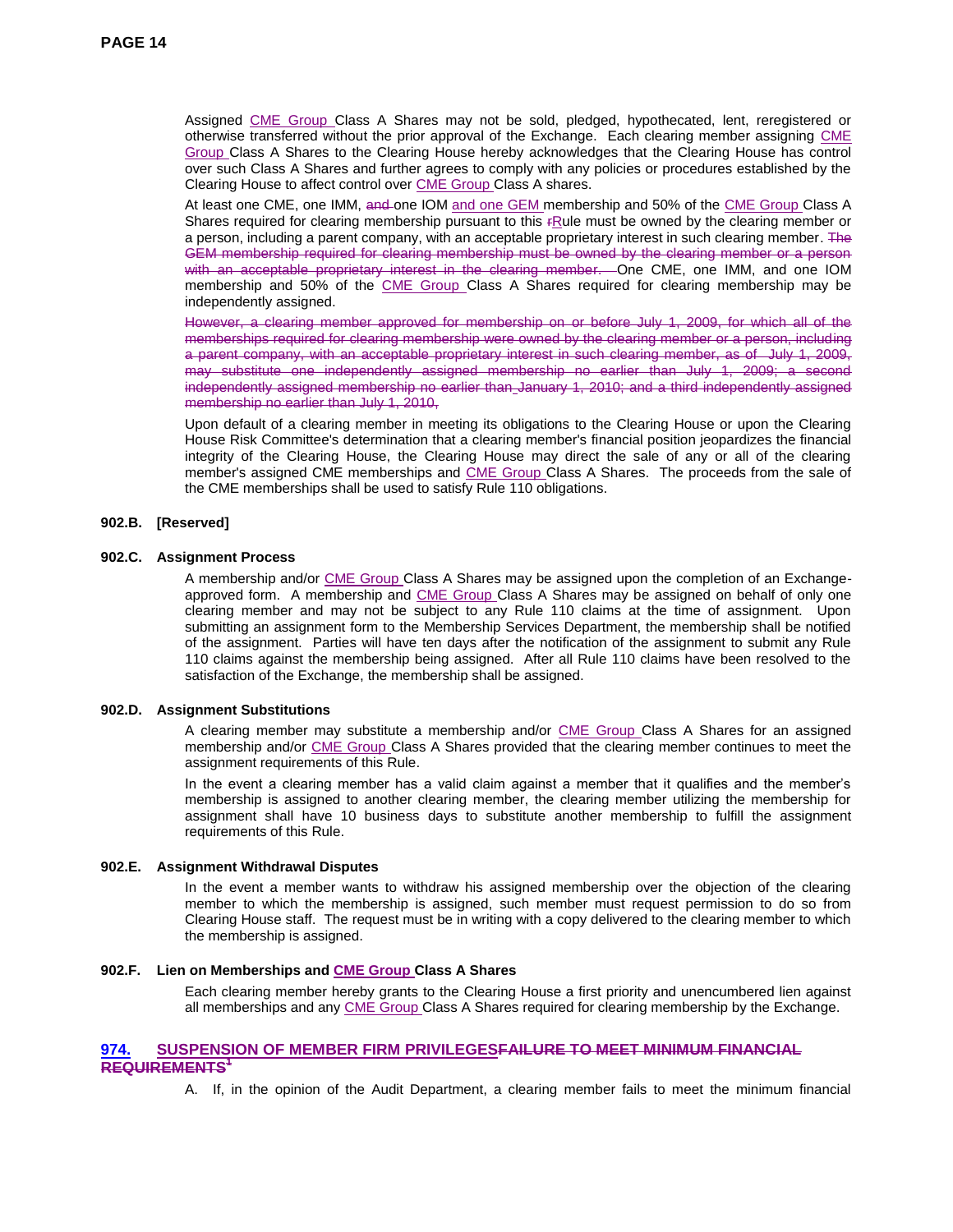requirements as prescribed herein or neglects to promptly furnish a statement upon request, a recommendation may be made to the Clearing House Risk Committee to suspend the privileges of the clearing member. Upon such recommendation, the Clearing House Risk Committee shall conduct a hearing and such clearing member shall show cause why its privileges should not be suspended. Upon finding that the minimum financial requirements are being violated, the Clearing House Risk Committee may suspend the privileges of such clearing member in accordance with the provisions of Chapter 4 of these rules. The CFTC shall be immediately notified of any clearing member which fails to meet the minimum financial requirements. Any suspended clearing member may appeal the decision of the Clearing House Risk Committee to the Board.

- B. If any Rule 106.H., I., J., N., R., or S. member firm:
	- has notified the Exchange or the Exchange otherwise becomes aware of a significant event bankruptcy proceeding or a definite intention to file for bankruptcy pursuant toas defined in Rule  $442$ , or if the Exchange otherwise becomes aware of such a proceeding or intention;, or
	- or if, in the opinion of the Audit Department, any non-clearing member firm that is an FCM fails to meet CFTC minimum financial requirements in the opinion of the Audit Department; oror
	- **.** \_\_-neglects to promptly furnish a statement upon request,

the membership privileges of the member firm may be suspended, subject to approval of any two of the following individuals: the Chief Executive Officer, the President, the President of the Clearing House, the Chairman of the Board, or the Chief Operating Officer. Any two of these individuals may reinstate the membership privileges of such a suspended member firm, in their discretion, if the suspended member firm provides evidence satisfactory to the Audit Department of its financial responsibility or that it meets CFTC minimum financial requirements.

# **CME Chapters 1, 4 and 9 Rule Changes (Clean Version)**

# **103. PURCHASE OF MEMBERSHIP AND MECHANICS OF PURCHASE**

### **103.A. Purchase of Membership**

The prospective purchaser of a membership shall sign and file with the Department a Bid to Purchase which shall be guaranteed by: a) a clearing member of the Exchange; or b) the deposit of a certified or cashier's check; or c) a wire transfer; or d) for swap transactions, the deposit of a CME, IMM, or IOM membership and/or a wire transfer or a certified or cashier's check. The Bid to Purchase shall contain an agreement by the purchaser to take no recourse against the Exchange in the event his Application for Membership is rejected (except as provided in Section 8c of the Commodity Exchange Act).

For Purposes of this Chapter 1, a membership in the Exchange may only be purchased in conjunction with the CME Group Class B Share coupled to such membership. References to a "membership" shall include the associated CME Group Class B Share.

# **106. TRANSFERS, SECURITY TRANSACTIONS, AND AUTHORIZATIONS TO TRANSFER OR SELL**

### **106.C. Family Transfers**

1

A member or Non-Member Investor may temporarily transfer his membership to a member of his immediate family who shall be subject to all Exchange rules and regulations. For purposes of this rule, immediate family members shall be limited to parents, siblings, children, grandchildren, grandparents, fathers-in-law, mothers-in-law, sons-in law, daughters-in-law and spouses.

Rule 106.C transfers shall be subject to the following terms and conditions:

- 1. The transferor may revoke the transfer upon written notice filed with the Department.
- 2. The transferor shall have the right at any time to have the transferee disqualified from trading by giving notice to the transferee's qualifying clearing member, who in turn must notify the Exchange pursuant to Rule 511.A.
- 3. The transfer shall be revoked and the membership shall revert to the transferor's estate or conservator upon official notice of the death or formally declared incompetence of the transferor. However, the legal representative of a deceased member's estate may transfer his membership pursuant to this Rule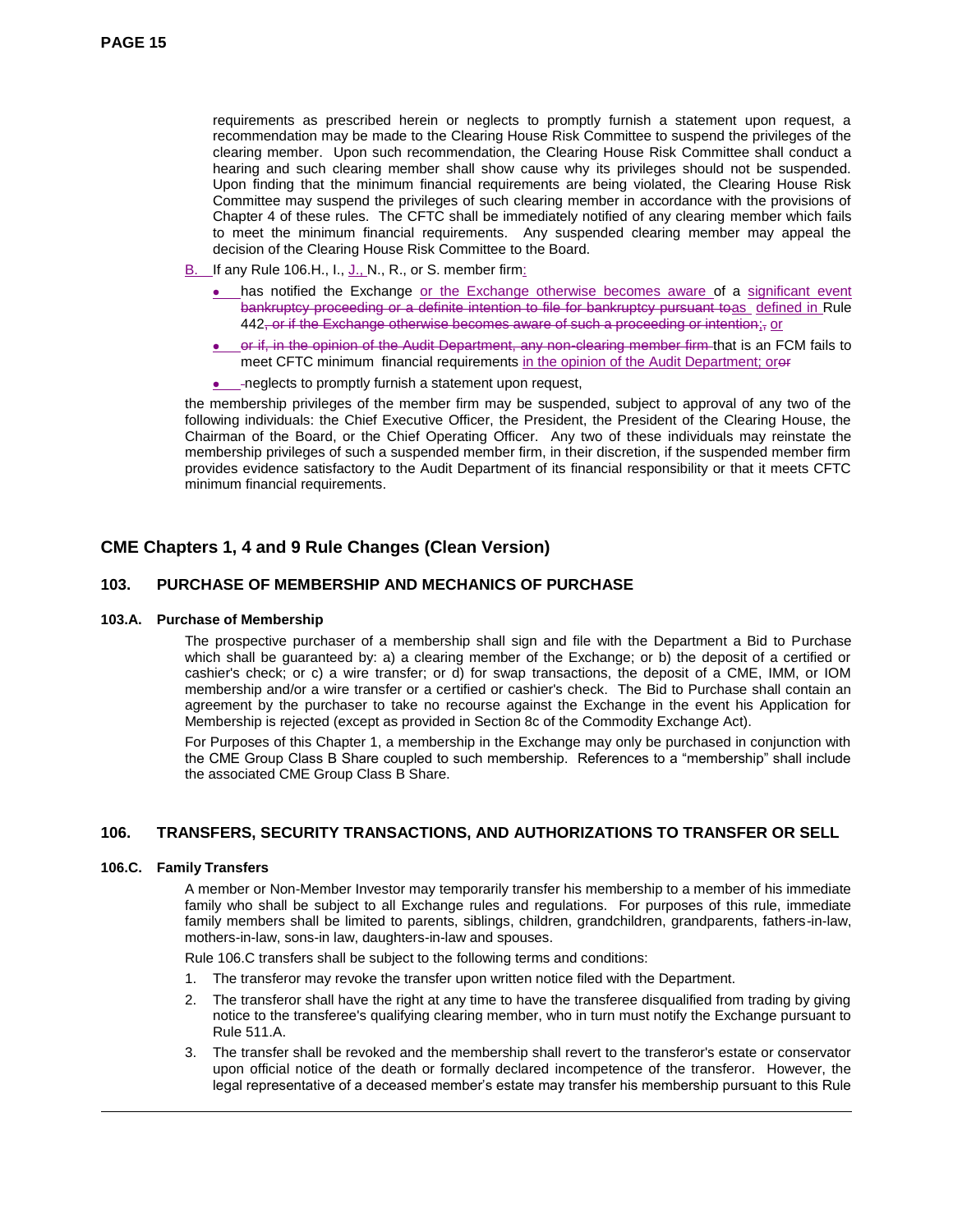106.C. during the pendency of probate.

- 4. Upon a transferor's expulsion from the Exchange, the transfer shall be revoked and the membership shall revert to the transferor who must sell the membership within 30 days.
- 5. Upon approval for membership, the transferee shall be treated as a member for all purposes, except that the transferee shall have no authority to sell, transfer or assign the membership. The transferor shall be considered the member and an assignment of the membership for membership purposes pursuant to Rules 106.J. or 902 shall not be terminated by the transferee.
- 6. The transferor may sell the membership at any time in accordance with the provisions of Rule 104 or transfer the membership and associated Class B Share pursuant to Rule 106. The proceeds of the sale of the membership and associated Class B Share will be distributed to the transferor following the settlement of all claims pursuant to Rule 110.
- 7. The transferred membership may be sold in accordance with Rule 133, and the proceeds may be applied as provided in Rule 110, to satisfy financial obligations of the transferee to the Exchange, to another member or to a clearing member arising out of the transferee's use of the membership in the event that such financial obligations have not been otherwise satisfied.

# **106.D. Futures Industry Transfers**

A member or Non-Member Investor may temporarily transfer his membership to another member who shall be subject to all Exchange rules and regulations.

Transfers under this section shall be subject to the following terms and conditions:

- 1. The transferor may revoke the transfer upon written notice filed with the Department.
- 2. The transferor shall have the right at any time to withdraw the authority of the transferee to trade on the membership by giving notice to the transferee's qualifying clearing member and such clearing member must subsequently notify the Exchange pursuant to Rule 511.A.
- 3. The transfer shall be revoked and the membership shall revert to the transferor's estate or conservator upon official notice of the death or formally declared incompetence of the transferor. However, the legal representative of a deceased member's estate may transfer his membership pursuant to this Rule 106.D. during the pendency of probate.
- 4. The transferor is eligible to be elected to the Board of Directors as a Class B-1 Director, Class B-2 Director or Class B-3 Director (as such terms are defined in the Certificate of Incorporation), whichever is applicable. A transferor who is a member of the Board may have access to the trading floor in order to meet with other members, but may not trade while on the trading floor.
- 5. The transferor may sell the membership at any time in accordance with the provisions of Rule 104 or transfer the membership pursuant to Rule 106. The proceeds of the sale of the membership will be distributed to the transferor following the settlement of all claims pursuant to Rule 110.
- 6. The transferred membership may be sold in accordance with Rule 133, and the proceeds may be applied as provided in Rule 110, to satisfy financial obligations of the transferee to the Exchange, to another member or to a clearing member arising out of the transferee's use of the membership in the event that such financial obligations have not been otherwise satisfied.
- 7. The transferee must be qualified to trade by a clearing member acceptable to the transferor. The transferor may not assign the membership for membership purposes pursuant to Rules 106.J. or 902.
- 8. A transferee shall place all trades on the books of his qualifying clearing member unless written authorization to the contrary from said clearing member and from the transferor has been filed with the Department. Failure to adhere to the requirements of this rule and Rule 511 shall exclude a clearing member not qualifying the transferee from receiving proceeds under Rule 110.
- 9. Upon a transferor's expulsion from the Exchange, the transfer shall be revoked and the membership shall revert to the transferor who must sell the membership within 30 days.
- 10. Except as provided in Rule 135, any transferee approved for membership pursuant to this Rule 106.D. after January 7, 1985, who was not a member as of January 7, 1985, shall be eligible to execute trades only for his own account for a cumulative period of twelve (12) months following his or her election to membership unless exempted there from by the Membership Committee.
- 11. A lease entered into on or after February 1, 1996, which is terminated by a transferee prior to its expiration date, shall be controlled by the following early cancellation payment obligation:

A transferee who unilaterally terminates a lease remains obligated to make the agreed rental payments to transferor until the end of the term of the lease; however, transferee's obligation to make such rental payments shall be reduced by the amount of rental payments received by transferor if transferor is able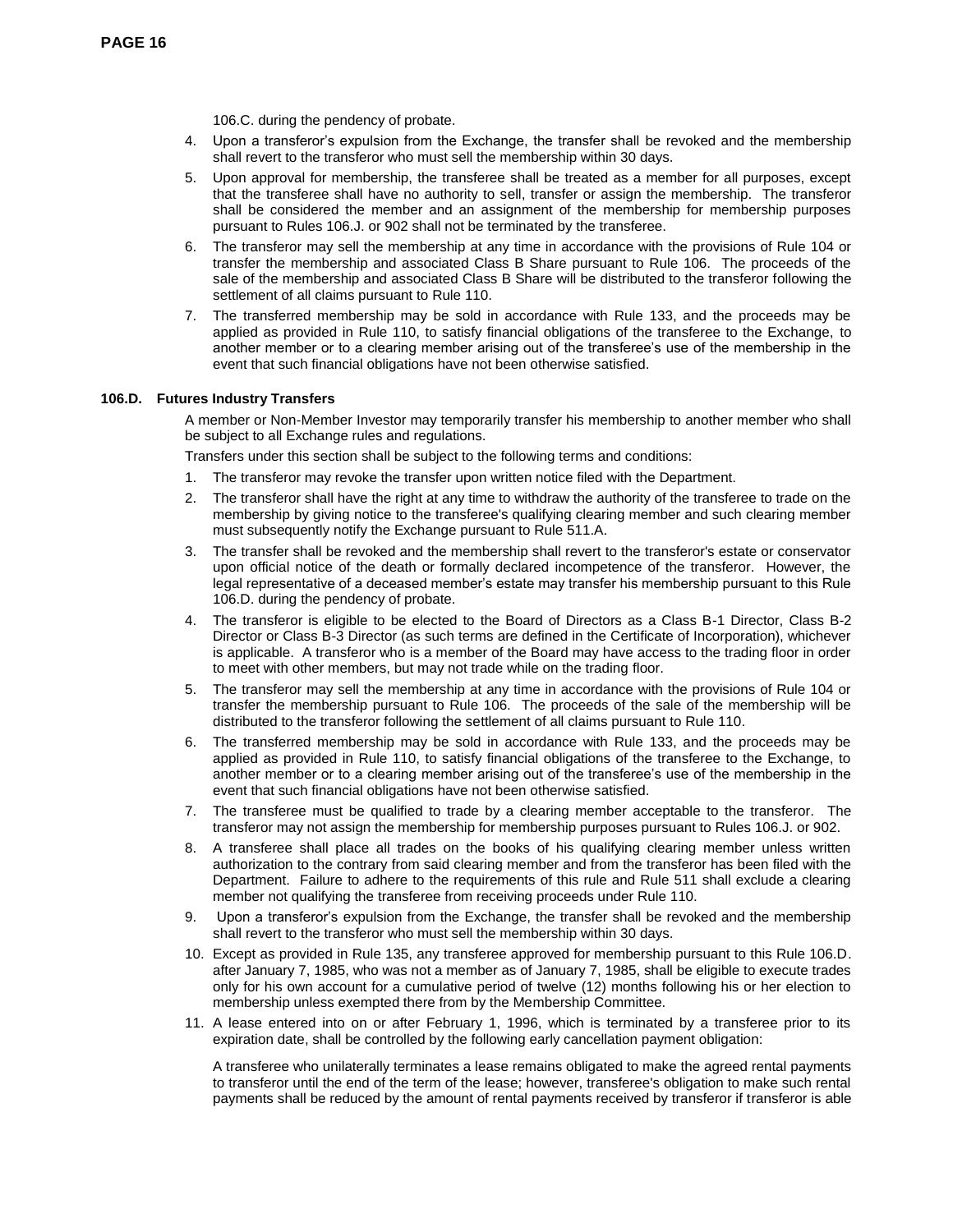to lease the membership to another person during the remaining term of the original lease. Transferor must use his best efforts to lease the membership to another person as soon as possible and at the highest possible rental obtainable based on similar leases, if any, then being executed.

- 12. A lessor shall notify the Exchange, in a manner designated by the Exchange, of the terms of a new lease agreement or any renewal of a lease agreement within two (2) business days of the negotiation of the lease agreement, or renewal thereof. A lessor's failure to comply with this Rule 106.D.12 may result in the issuance of a warning letter to the lessor. A lessor may then be subject to an automatic fine of \$500 and \$1000 respectively for a second and third violation of this rule within a rolling 12 month period from the issuance of the warning letter. Repeated violations of this rule may be referred to a disciplinary committee.
- 13. For leases expiring on or after December 31, 2006, unless otherwise previously agreed to by the transferor and the transferee, notice must be provided by the parties of their intention to continue a leasing arrangement at least ten (10) days prior to the expiration of the current lease term. If either party fails to provide such notice, it is assumed that the lease will not be renewed upon its expiration. Terms of the renewal, if any, will be subject to negotiation between the parties.

### **106.F. Clearing Member**

A membership may be owned by a clearing member, or a person or an entity having an acceptable proprietary interest in the clearing member. The membership may be held in the name of the clearing member or transferred under this Rule provided that: (1) the transfer is approved by Exchange staff; and (2) the transferee is approved pursuant to the rules of the Exchange.

### **106.G. Transfer to Wholly-Owned Entities**

A membership may be transferred to an entity which is wholly-owned by the member or his immediate family members as that term is used in Rule 106.C. Transfers pursuant to this authorization shall be limited to transfers pursuant to Rules 106.C., D. or E.

A 106.G. transferee may assign the membership for membership purposes in accordance with Rules 106.J. and 902 except in circumstances where the transfer has been made pursuant to Rule 106.D.

### **106.H. Trading Member Firm**

A membership may be owned by, or two memberships may be leased by, a trading member firm or, if the trading member firm is a pool or fund, the investment manager of the pool or fund. The memberships may be held in the name of the trading member firm or transferred among its principals and employees provided that: (1) the transfer is approved by Exchange staff; (2) the transferee is approved pursuant to the rules of the Exchange; and (3) the transfer is for the legitimate business purposes of the firm. The firm shall have the right, at any time, to withdraw the authority of the transferee to trade on a membership owned or leased by the firm, but must withdraw such authority upon termination of his employment or other association with the firm. Notice of the withdrawal of the authority of the transferee to trade on a membership owned or leased by the firm must be given to his qualifying clearing member who in turn must notify the Exchange pursuant to Rule 511.A. The trading member firm shall designate on a form provided by the Exchange a representative who shall be authorized to deal with the Exchange with respect to the membership transferred under this Section.

The proceeds of the sale of a membership which has been assigned in order to qualify a Rule 106.H. trading member firm shall be subject to Rule 110 claims against both the owner of the membership and the Rule 106.H. trading member firm.

A Rule 106.H. membership may not be transferred pursuant to any other provision of Rule 106. The membership may not be assigned for membership purposes under Rules 106.J. or 902.

Rule 106.H. trading member firm benefits apply only to the firm's member firm trading and not to the trading of any affiliates, subsidiaries or customers. All such positions of the trading member firm must be carried by a clearing member(s) in accounts separate from positions of affiliates, subsidiaries, customers and other entities.

Any holder or transferee of a Rule 106.H. membership may not solicit or contact customers from the floor of the Exchange unless the trading member firm is an Introducing Broker or Futures Commission Merchant as those terms are defined in Section 1a of the Commodity Exchange Act and/or 17 C.F.R. 1.3.

A Rule 106.H. trading member firm may not hold itself out to the public as a clearing member.

Exchange staff may grant exemptions from the requirements of this Rule.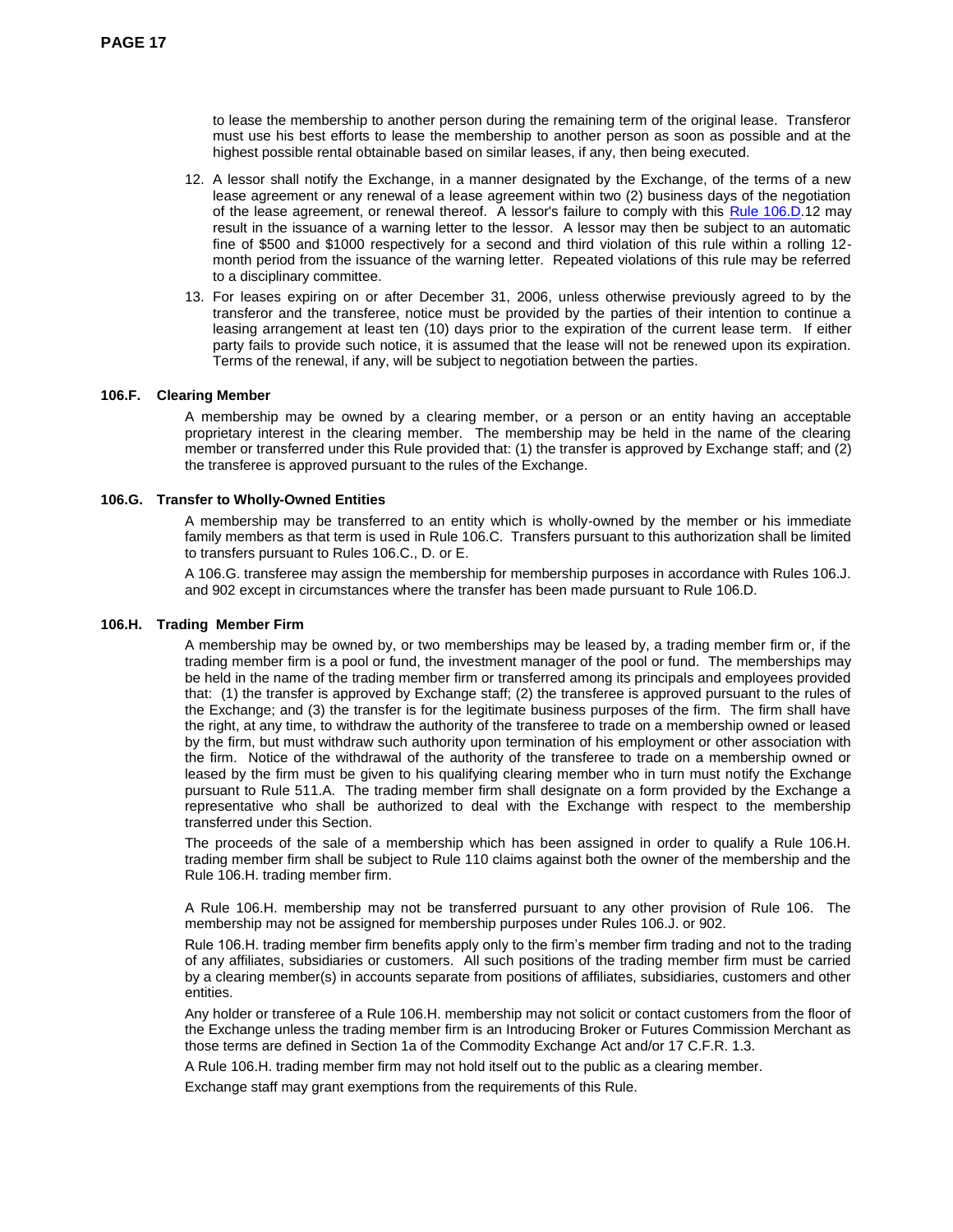# **106.I. Affiliate Member Firm**

An "affiliate" shall be defined to include a clearing member or Rule 106.J. equity member firm or a firm that either: owns, directly or indirectly, 100% of a clearing member or Rule 106.J. equity member firm or has 100% ownership, direct or indirect, in common with a firm that owns, directly or indirectly, 100% of a clearing member or Rule 106.J. equity member firm.

A membership may be owned by a clearing member, Rule 106.J. equity member or affiliate firm under this Rule. The membership may be held in the name of the firm or principals or employees of an affiliate and be transferred among its principals and employees provided that: (1) the transfer is approved by Exchange staff; (2) the transferee is approved for membership pursuant to the rules of the Exchange; and (3) the transfer is for the legitimate business purposes of the firm. The affiliate firm shall have the right, at any time, to withdraw the authority of the transferee to trade on the membership owned by the clearing member, Rule 106.J. equity member or affiliate firm, but must withdraw such authority upon termination of his employment or other association with the firm. Notice of the withdrawal of the authority of the transferee to trade on the membership owned by a clearing member, Rule 106.J. equity member or affiliate firm must be given to his qualifying clearing member, and such clearing member must subsequently notify the Exchange pursuant to Rule 511.A. The clearing member, Rule 106.J. equity member or affiliate firm shall designate on a form provided by the Exchange a representative who shall be authorized to deal with the Exchange with respect to the membership held under this Section.

The proceeds of the sale of a membership which is used to qualify a Rule 106.I. affiliate member firm shall be subject to Rule 110 claims against both the owner of the membership and the Rule 106.I. affiliate member firm.

A Rule 106.I. membership may not be transferred pursuant to any other provision of Rule 106. The membership may not be assigned for membership purposes under Rules 106.J. or 902.

Rule 106.I. firm benefits apply to the firm trading activity of any affiliate as defined in this Rule. All such positions of the firm and its affiliates must be carried by a clearing member(s) in accounts separate from positions of subsidiaries, customers and other entities.

A Rule 106.I. affiliate member firm may not hold itself out to the public as a clearing member.

Exchange staff may grant exemptions from the requirements of this Rule.

### **106.J. Equity Member Firm**

A firm may qualify as an equity member firm if two CME memberships, two IMM memberships, two IOM memberships, one GEM membership and 8,000 CME Group Class A Shares are assigned for the firm's membership privileges. A higher Division membership may be substituted for a lower Division membership to satisfy these requirements

A CME Rule 106.J. equity member firm shall at all times have assigned to it at least 12,000 CME Group Class A Shares if it is also either: (a) a NYMEX clearing member or NYMEX Rule 106.J. member firm or (b) a CBOT clearing member or CBOT member firm that has an 8,000 share requirement (including a CBOT clearing member or CBOT member firm with a grandfathered share requirement of 4,725). If the CBOT member firm has a 1,750 share requirement, the combined share requirement will be 9,750.

A CME Rule 106.J. equity member firm shall at all times have assigned to it at least 16,000 CME Group Class A Shares if it is also both: (a) a NYMEX clearing member or NYMEX Rule 106.J. member firm and (b) a CBOT clearing member or CBOT member firm that has an 8,000 share requirement (including a CBOT clearing member or CBOT member firm with a grandfathered share requirement of 4,725). If the CBOT member firm has a 1,750 share requirement, the combined share requirement will be 13,750.

At least one CME, one IMM, one IOM and one GEM membership and 50% of the CME Group Class A Shares required for equity membership pursuant to this Rule must be owned by the equity member or a person, including a parent company, with an acceptable proprietary interest in such equity member, or if the equity member firm is a pool or fund, the investment manager of the pool or fund. One CME, one IMM, and one IOM membership and 50% of the CME Group Class A Shares required for equity membership may be independently assigned.

If the fund management company is the equity member firm, it may designate a pool or hedge fund within its family of funds to receive its membership benefits.

The memberships owned by the Rule 106.J. equity member firm or a person, including a parent company, with an acceptable proprietary interest in the equity member or the investment manager of a pool or fund may be transferred under this Rule provided that: (1) the transfer is approved by Exchange staff; and (2) the transferee is approved pursuant to the rules of the Exchange. The firm shall have the right, at any time,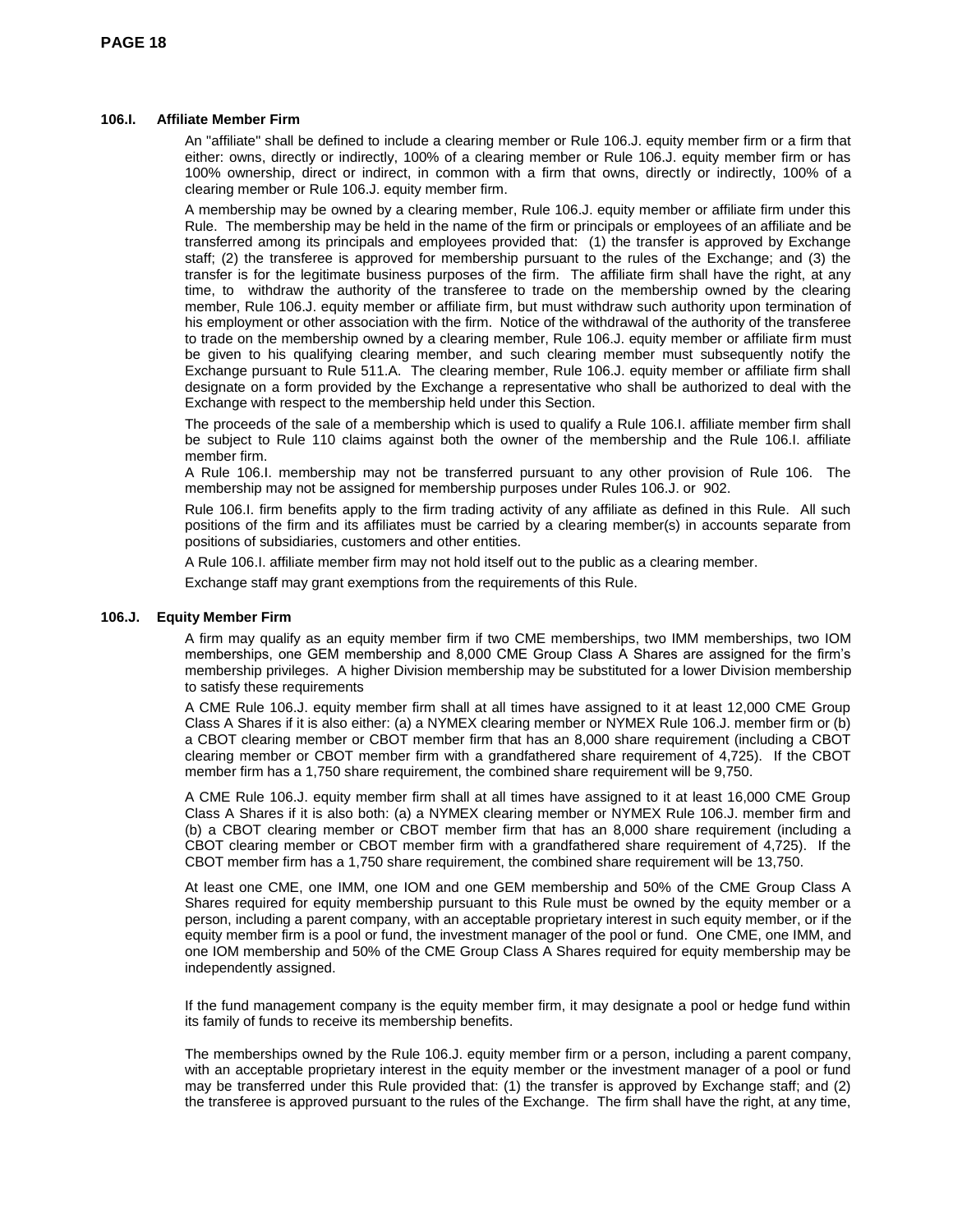to withdraw the authority of the transferee to trade on a firm-owned membership, but must withdraw such authority upon termination of his employment or other association with the firm. Notice of the withdrawal of the authority of the transferee to trade on a firm-owned membership must be given to his qualifying clearing member who in turn must notify the Exchange pursuant to Rule 511.A. The equity member firm shall designate on a form provided by the Exchange a representative who shall be authorized to deal with the Exchange with respect to the membership transferred under this Section.

The proceeds of the sale of a membership which has been assigned in order to qualify a Rule 106.J. equity member firm shall be subject to Rule 110 claims against both the owner of the membership and the Rule 106.J. equity member firm.

A Rule 106.J. membership may not be transferred pursuant any other provision of Rule 106. The membership may not be assigned for membership purposes under Rule 902.

Rule 106.J. equity member firm benefits apply to the equity member firm's member firm trading and the trading account of any 100% wholly owned subsidiaries of the equity member firm. The Rule 106.J. equity member firm benefits do not apply to the trading of any affiliates, parent companies or customers of the equity member firm. All such positions of the equity member firm or its 100% wholly owned subsidiaries must be carried by a clearing member(s) in accounts separate from positions of affiliates, subsidiaries, customers and other entities.

Any holder or transferee of a Rule 106.J. membership may not solicit or contact customers from the floor of the Exchange unless the equity member firm is an Introducing Broker or Futures Commission Merchant as those terms are defined in Section 1a of the Commodity Exchange Act and/or 17 C.F.R. 1.3.

A Rule 106.J. equity member firm may not hold itself out to the public as a clearing member.

Exchange staff may grant exemptions from the requirements of this Rule.

### **106.K. Transfer to a Trust**

A member may transfer his membership to a trust for which the member is the grantor. The document(s) establishing the trust shall at all times include the restrictions as to permissible beneficiaries and state that (1) the trust takes the membership subject to all of the rules of the Exchange, as may be amended, (2) the interests in the membership that inure to the beneficiaries of the trust shall be subject to all of the rules of the Exchange, as may be amended, (3) the Exchange's rights with respect to the membership are superior to those of the beneficiaries, and (4) the Exchange shall have no liability to the beneficiaries of the trust in the event of the mishandling of the trust assets by the trustee. Permissible beneficiaries are immediate family members as set forth in Rule 106.C. The grantor (or the grantor's personal representative) and the trustee (and any successor) shall each provide in the form provided by the Exchange an acknowledgment that the trust takes the membership subject to all of the rules of the Exchange and that the trust is in compliance with the requirements of this Rule. The grantor shall comply with any request to produce trust information made by Exchange staff.

If such a transfer is made by a bona fide gift or bequest, it shall also be subject to the requirements of Rule 106.E.

The grantor's liability to the Exchange under Rule 439 shall continue with respect to any claim arising out of an act or omission occurring prior to such transfer, and the membership will continue to be treated as the asset of the grantor for the purposes of Rule 439 and for otherwise meeting any obligations to the Exchange arising out of the grantor's use of the membership prior to the transfer to the trust, including fines imposed with respect to conduct occurring prior to the transfer.

A membership held pursuant to a transfer under this section may be assigned for membership purposes under Rules 106.J. or 902 or reinstated to the transferor pursuant to this section.

The transfer shall be revoked and the membership shall revert to the transferor upon official notice to the Exchange that the trust has been revoked. The membership must be transferred out of the trust within 90 days of the closing of the member's estate.

### **106.M. Transfer to Joint Tenants With Right of Survivorship**

A member may transfer his membership to himself and a member of his immediate family, as defined in Rule 106.C., as joint tenants with right of survivorship.

The joint tenants shall designate on a form provided by the Exchange which one of them shall be authorized to deal with the Exchange with respect to the membership transferred under this Section. The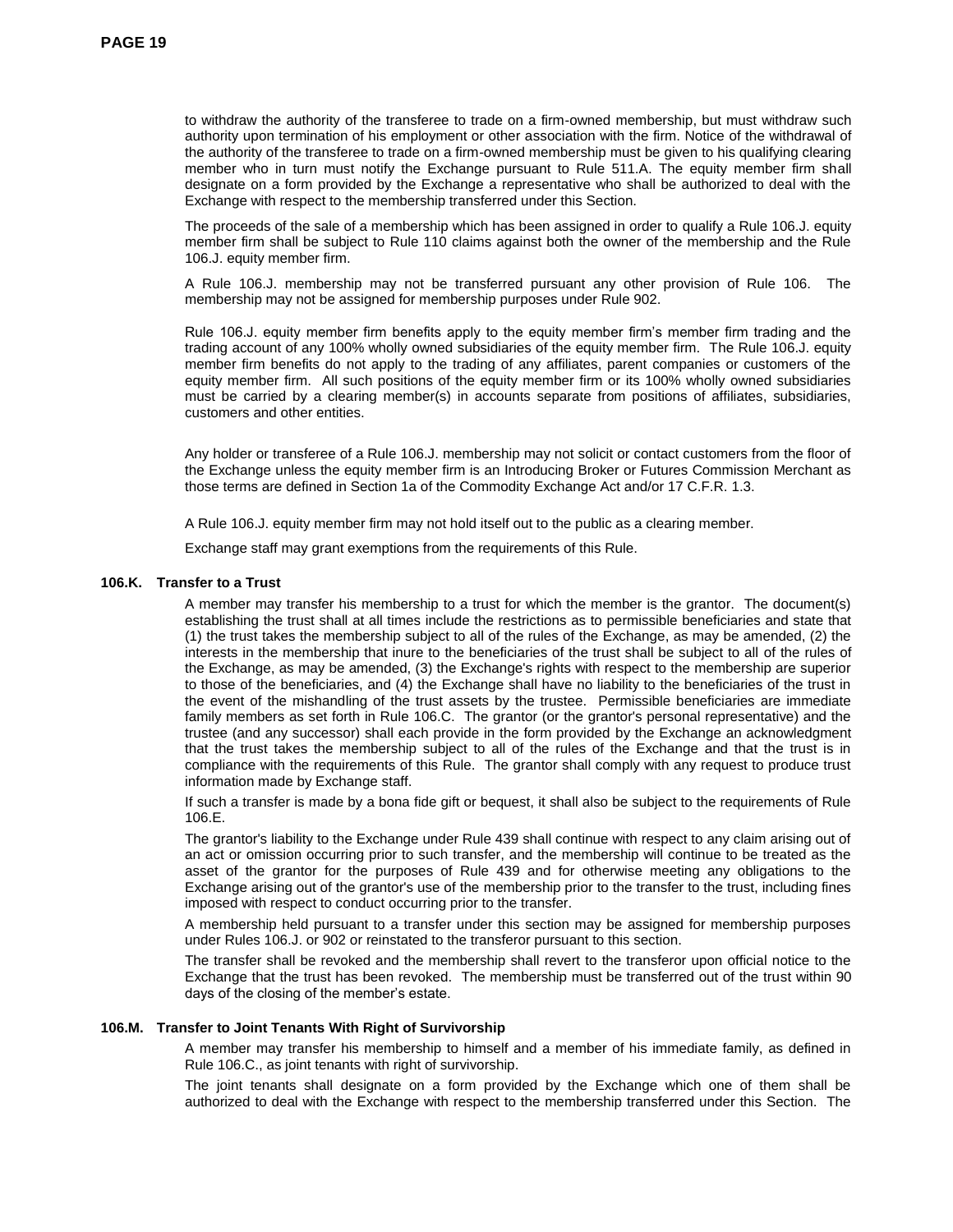designee must qualify for membership by satisfying the requirements of Chapter 1 of these rules, and shall be treated as a member for all purposes. In the designation form, the joint tenants shall acknowledge that the designee shall have the exclusive right to transfer the membership or to execute an Authorization to Sell pursuant to Rule 106.A. and that the Exchange shall have no liability to the non-designee in the event of such transfer or execution or the mishandling of the membership by the designee. The joint tenants may at any time change such designation in writing signed by both of them, and each such change shall be deemed a transfer for the purposes of these rules. Upon such change in designation, the new designee must qualify for membership by satisfying the requirements of Chapter 1 of these rules.

Whether or not the transferor is the designee, the transferor's liability to the Exchange under Rule 439 shall continue with respect to any claim arising out of an act or omission occurring prior to a transfer under this rule, and the membership will continue to be treated as an asset of the transferor for the purposes of Rule 439 and for otherwise meeting any obligations to the Exchange arising out of the transferor's use of the membership prior to such transfer, including fines imposed with respect to conduct occurring prior to the transfer.

Upon receipt of satisfactory proof of the death of a joint tenant, the Exchange will transfer the membership to the survivor.

Upon receipt by the Exchange of written notice signed by both joint tenants terminating joint ownership of the membership transferred under this section and instructing the Exchange to transfer the membership to one of the joint tenants as sole owner, the Exchange shall transfer such membership pursuant to such instructions.

A membership held pursuant to a transfer under this section may not be assigned for membership privileges under Rules 106.J. or 902.

### **106.N. GEM Institutional Access Member Firm**

A GEM membership may be owned by a GEM Institutional Access member firm. The membership may be held in the name of the member firm or may be transferred to a principal or employee of the member firm and transferred among its principals and employees provided that: (1) the transfer is approved by Exchange staff, (2) the transferee is approved pursuant to the rules of the Exchange; (3) the transfer is for the legitimate business purposes of the firm; and (4) the firm is not engaged in futures customer business with U.S. customers. The firm shall have the right, at any time, to withdraw the authority of the transferee to trade on the membership, but must withdraw such authority upon termination of his employment with the firm. Notice of the withdrawal of the authority of the transferee to trade on the membership must be given to his qualifying clearing member, and such clearing member must subsequently notify the Exchange pursuant to Rule 511.A. The member firm shall designate on a form provided by the Exchange a representative who shall be authorized to deal with the Exchange with respect to the membership transferred under this Section.

A Rule 106.N. membership may not be transferred pursuant to any other provision of Rule 106. The membership may not be assigned for membership purposes under Rules 106.J. or 902.

Rule 106.N. member firm benefits apply only to the firm's member firm trading and not to the trading of any affiliates, subsidiaries or customers. All such positions of the member firm must be carried by a clearing member(s) in accounts separate from positions of affiliates, subsidiaries, customers and other entities.

A Rule 106.N. firm may not hold itself out to the public as a clearing member.

The holder of a GEM membership pursuant to this section may solicit foreign customers from the floor of the Exchange, but only in products within the GEM Division and bona fide spreads involving such products.

### **106.P. Transfer to a Family Limited Partnership**

A member may transfer his membership to a Family Limited Partnership ("FLP") with respect to which all partners are members of the member's family who would be eligible for a family transfer from the member pursuant to Rule 106.C. The limited partnership agreement or other document(s) governing the FLP shall at all times prohibit transfers of an interest in the FLP to any person who is not eligible pursuant to Rule 106.C and shall state that (1) the FLP's interest in the membership shall at all times be subject to all of the rules of the Exchange, as may be amended, including, but not limited to, Rule 110 and, if the membership is assigned to a member firm for membership purposes, Rules 106.J. and 902; (2) management of the FLP shall be vested exclusively in a managing general partner, who must qualify for membership by satisfying the requirements of Chapter 1 of these rules; and (3) the Exchange shall have no liability to the partners for any loss, damage, or expense resulting from any acts or omissions by the managing general partner or any person acting by or through the authority of a general partner. The transferor and the managing general partner (and any successor) shall each provide in the form provided by the Exchange a certification that the FLP acquires the membership subject to all of the rules of the Exchange and that the FLP is in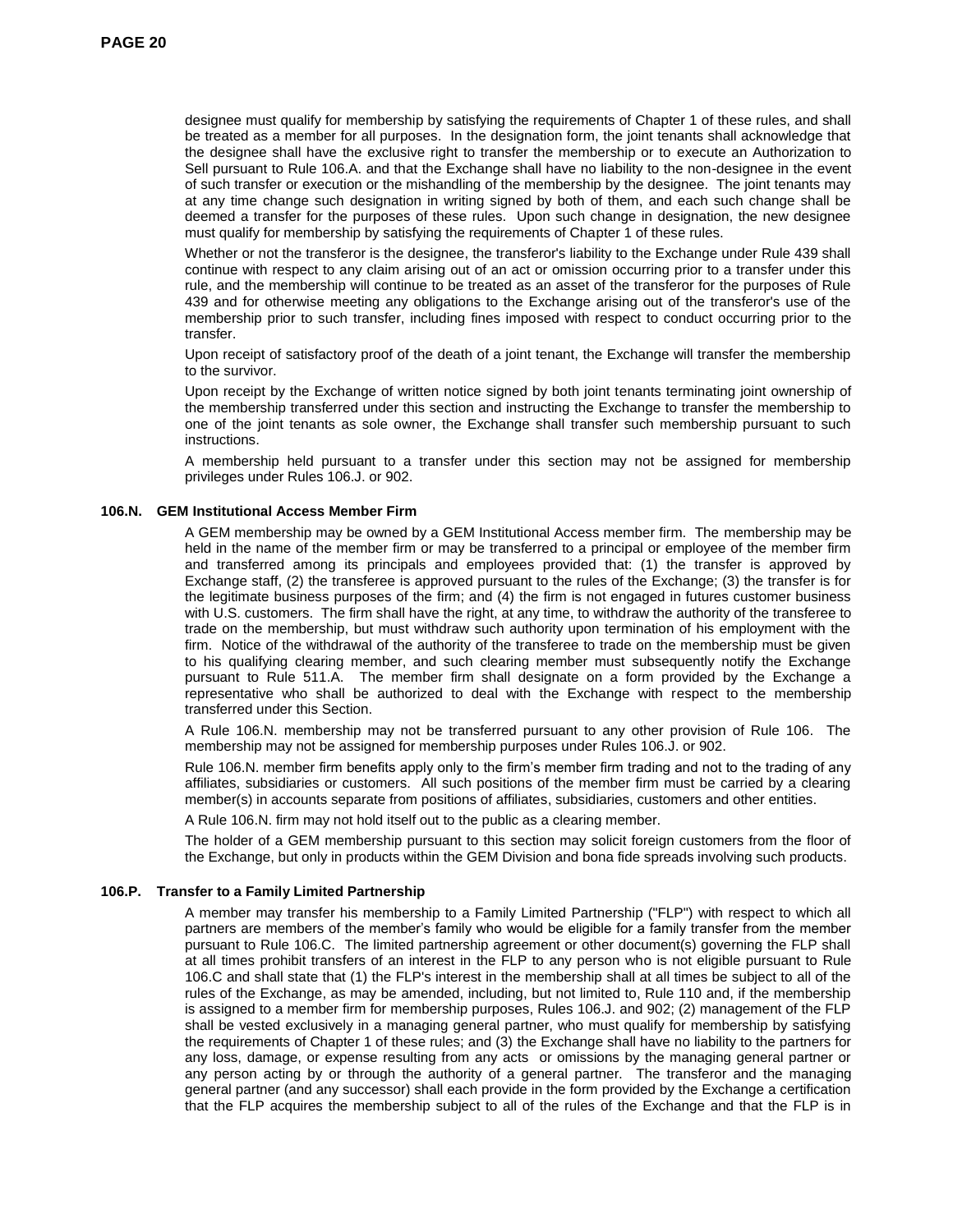compliance with the requirements of this Rule. The FLP also may transfer the membership back to the transferor.

If the transfer of a membership to the FLP is made by a bona fide gift or bequest, it shall also be subject to the requirements of Rule 106.E.

Transfer of a membership pursuant to this rule shall not relieve the transferor of any liability to the Exchange under Rule 439 with respect to any claim arising out of an act or omission occurring prior to such transfer, and the membership will continue to be treated as the asset of the transferor for the purposes of Rule 439 and for otherwise meeting any obligations to the Exchange arising out of the transferor's use of the membership prior to the transfer to the FLP, including fines imposed with respect to conduct occurring prior to the transfer.

A membership held pursuant to a transfer under this section may be assigned for membership purposes under Rules 106.J. and 902.

#### **106.R. Electronic Corporate Member Firm**

A membership may be owned by, or two memberships may be leased by, an electronic corporate member firm. The membership must be held in the name of the firm. The electronic corporate member firm shall designate on a form provided by the Exchange a representative who shall be authorized to deal with the Exchange with respect to such memberships.

A Rule 106.R. membership may not be transferred pursuant to any other provision of Rule 106. The membership may not be assigned for membership purposes under Rules 106.J. or 902.

Rule 106.R. benefits apply only to an electronic corporate member firm's member firm trading and not to the trading of any affiliates, subsidiaries or customers. All such positions of the electronic corporate member firm must be carried by a clearing member(s) in accounts separate from positions of affiliates, subsidiaries, customers and other entities.

A Rule 106.R. electronic corporate member firm may not hold itself out to the public as a clearing member.

### **106.S. Family of Funds Member Firm**

A membership may be owned under this Rule by: (1) a clearing member or Rule 106.J. equity member firm that is a hedge fund or a fund management company; (2) a fund management company of a clearing member or Rule 106.J. equity member firm; or (3) a fund that is part of the family of funds of a clearing member or Rule 106.J. equity member firm. The membership may be held in the name of the fund management company or an approved fund and may be transferred to a principal or employee of the fund management company or an approved fund and be transferred among their principals and employees provided that: (i) the transfer is approved by Exchange staff; (ii) the transferee is approved pursuant to the rules of the Exchange; and (iii) the transfer is for the legitimate business purposes of the fund management company or fund. The fund management company or the fund shall have the right, at any time, to withdraw the authority of the transferee to trade on the membership, but must withdraw such authority upon termination of his employment or other association with the company. Notice of the withdrawal of the authority of the transferee to trade on the membership must be given to his qualifying clearing member who in turn must notify the Exchange pursuant to Rule 511.A. The fund management company or the fund shall designate on a form provided by the Exchange a representative who shall be authorized to deal with the Exchange with respect to the membership transferred under this Section.

The proceeds of the sale of a membership which is used to qualify a Rule 106.S. family of funds member firm shall be subject to Rule 110 claims against both the owner of the membership and the Rule 106.S. family of funds member firm.

A Rule 106.S. membership may not be transferred pursuant to any other provision of Rule 106. The membership may not be assigned for membership purposes under Rules 106.J. or 902.

For each CME, IMM or IOM membership owned by such fund management company or fund over the requirement needed to qualify as a clearing or Rule 106.J. equity member firm, Rule 106.S. benefits shall apply to the trading activity of up to five funds within the family of funds managed by the fund management company. All positions of each fund must be carried by a clearing member(s) in accounts separate from positions of affiliates, subsidiaries, customers and other funds within the family of funds.

A Rule 106.S. family of funds member firm may not hold itself out to the public as a clearing member.

Exchange staff may grant exemptions from the requirements of this Rule.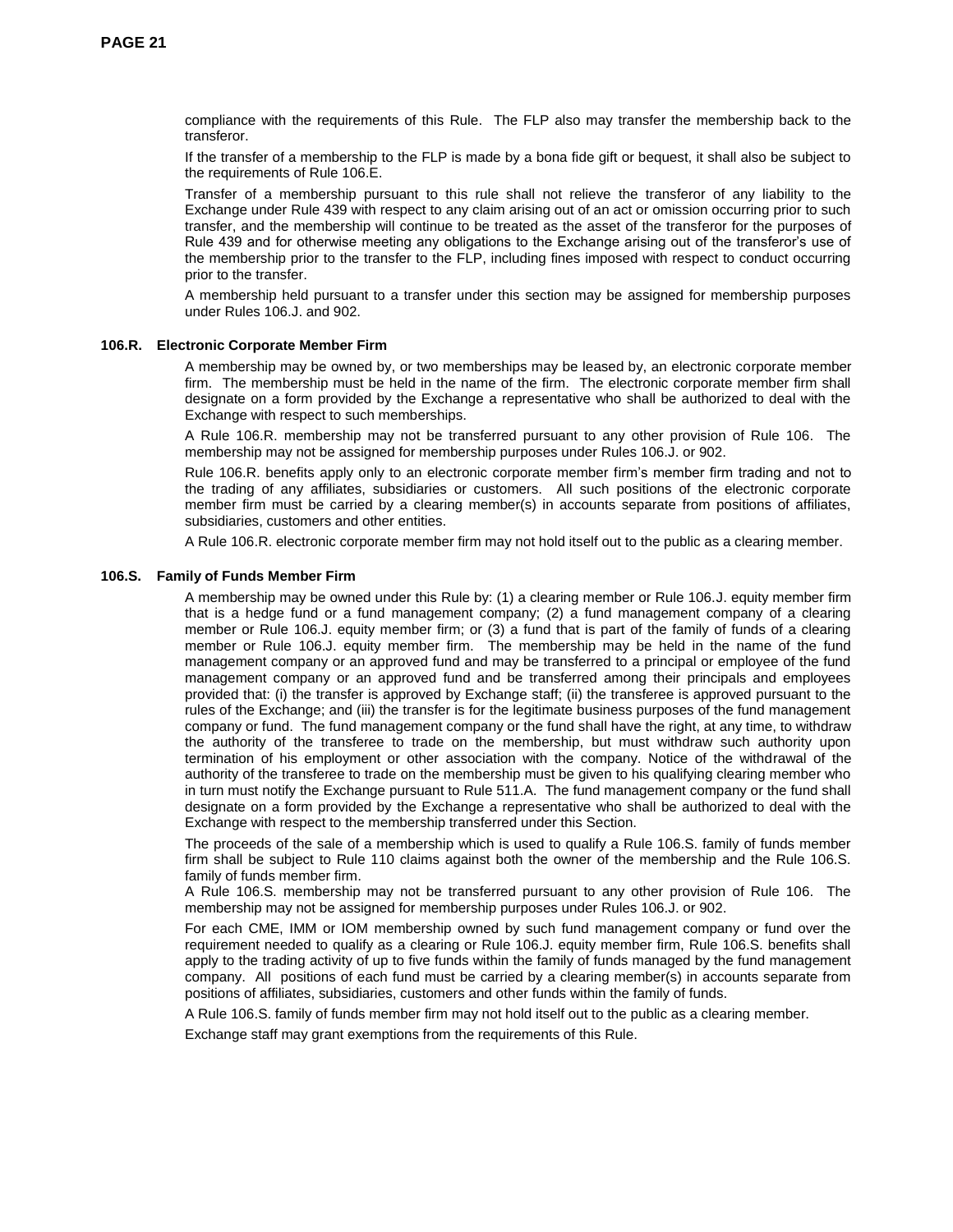# **110. CLAIMS AGAINST MEMBERSHIP, APPLICATION OF PROCEEDS**

For the purposes of this rule "sale" shall include a sale made pursuant to Rule 104 or a transfer made in accordance with the provisions of Rule 106; "seller" shall include firms that have membership privileges pursuant to Rules 106. F., G., H., I., J., N., R. or S.; and "claim" shall be limited to claims involving incidents that occurred prior to the sale of the membership and which arose in connection with transactions on the Exchange or membership in the Exchange. Claims resulting from conduct subsequent to the sale of a membership may not be asserted against that membership or its proceeds. All claims against the seller's membership or its proceeds shall be submitted in writing to the Department within 20 days of the posting of notice of the sale of said membership. At the conclusion of the 20-day claim filing period, the Market Regulation Department and the Department shall conduct an investigation of all claims properly filed against the seller's membership or its proceeds. This investigation shall be completed within 20 days unless the investigation cannot be resolved within that period.

# **130. REQUIRED NOTICES BY MEMBER FIRMS AND SUSPENSION OF MEMBER FIRM PRIVILEGES**

Rule 106.H., I., J., N., R., and S. member firms shall notify the Audit Department prior to any proposed merger, acquisition, consolidation, combination, sale, or any other change of ownership involving such Rule 106.H., I., J., N., R., or S. firm.

Rule 106.H., I., J., N., R., and S. member firms shall notify the Audit Department in a timely manner of any material change in key personnel who are responsible to act on behalf of the member firm.

If any Rule 106.H., I., J., N., R., or S. firm:

- has notified the Exchange or the Exchange otherwise becomes aware of a significant event as  $\bullet$ defined in Rule 442; or
- that is an FCM fails to meet CFTC minimum financial requirements in the opinion of the Audit  $\bullet$ Department; or
- neglects to promptly furnish a statement upon request,

the membership privileges of the Rule 106.H., I., J., N., R., or S. firm may be suspended, subject to the procedures set forth in Rule 974.B.

# **131. EXPULSION FOR FRAUD OR DISHONESTY PRIOR TO ELECTION TO MEMBERSHIP**

A member or a firm with membership privileges who is found guilty of fraud or dishonest conduct by any court, commodity or securities exchange or related clearing organization, the Securities and Exchange Commission, the Commodity Futures Trading Commission or the securities commission or equivalent authority of any state, territory, the District of Columbia or foreign country, the National Futures Association, the Financial Industry Regulatory Authority, or any self-regulatory or regulatory organization prior to becoming a member and of failing to make full disclosure thereof in his or its application for membership, or who is found guilty of having made a false statement of a material fact in or in connection with his or its application, may be expelled from membership in the Exchange by a Panel of the Business Conduct Committee.

# **442. NOTIFICATION OF SIGNIFICANT EVENTS**

Each Member shall immediately notify the Market Regulation Department in writing upon becoming aware of any of the following events relating to such Member:

1. any suspension, expulsion, revocation or restriction of such Member's trading privileges or any fine in excess of \$25,000, through an adverse determination, voluntary settlement or otherwise, by any court, commodity or securities exchange or related clearing organization, the Securities and Exchange Commission, the Commodity Futures Trading Commission or the securities commission or equivalent authority of any state, territory, the District of Columbia or foreign country, Financial Industry Regulatory Authority, the National Futures Association, the or any self-regulatory or regulatory organization;

2. any indictment of the Member or any of its officers for, any conviction of the Member or any of its officers of, or any confession of guilt or plea of guilty or nolo contendere by the Member or any of its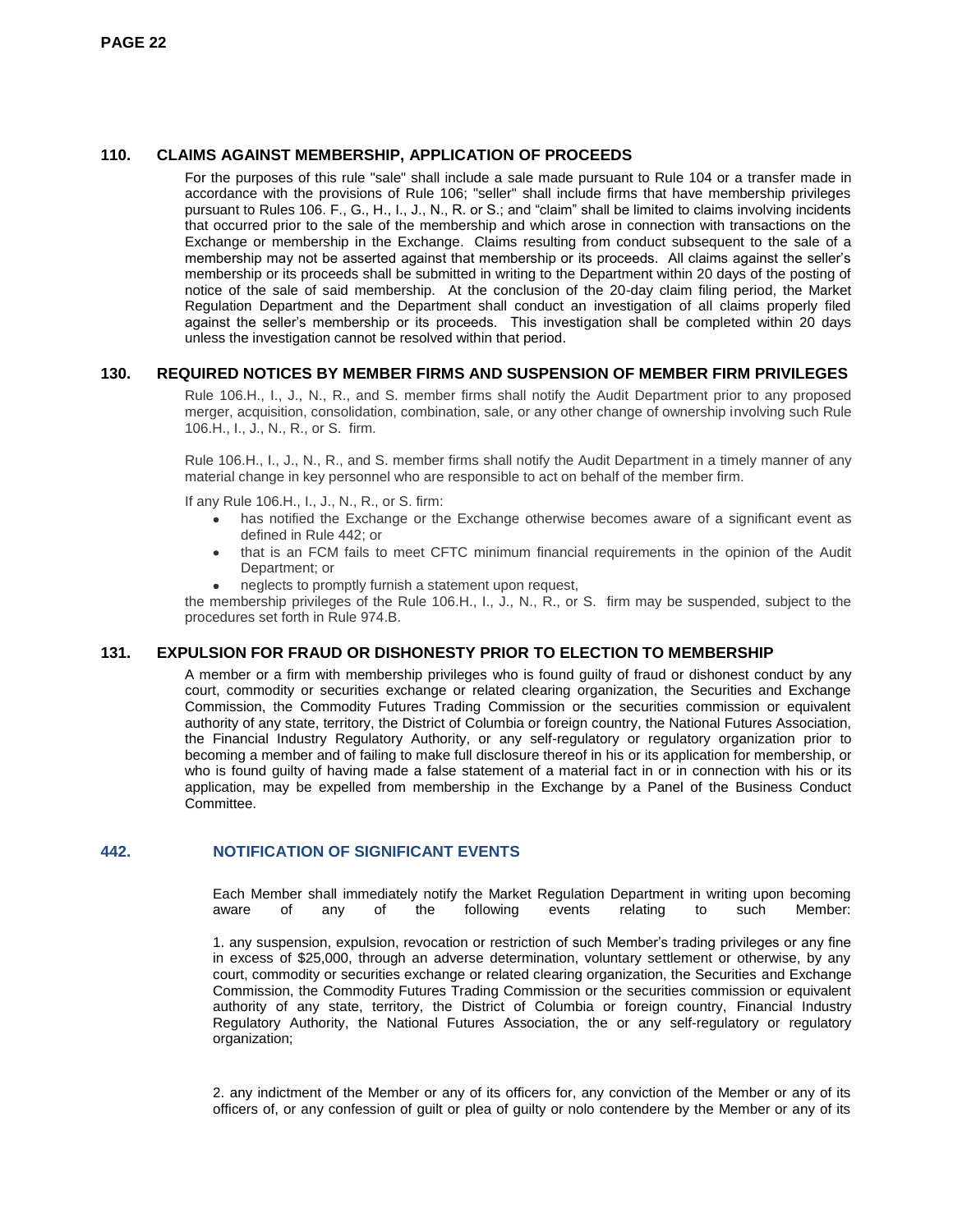officers to 1) any felony or 2) any misdemeanor involving, arising from, or related to the purchase or sale of any commodity, security, futures contract, option or other financial instrument or involving or arising from fraud or moral turpitude; and/or

3. any involuntary bankruptcy petition that has been filed against such Member, or in the case of a voluntary bankruptcy proceeding, when such Member has filed or has formed a definite intention to file for the control of the control of the control of the control of the control of the control of the control of the control of the control of the control of the control of the control of the control of the control of the cont

Nothing in this rule shall limit or negate any other reporting obligations that any member may have to the Exchange or any other regulator or person.

### **900. CATEGORIES OF CLEARING MEMBERS**

The Exchange may establish different clearing member categories and alter the rights and responsibilities of such categories.

### **900.A. CME Clearing Members**

CME Clearing Members shall have all applicable rights, responsibilities and privileges attendant thereto, subject to the provisions of these rules and shall be qualified to clear transactions for all CME products and all Expanded-Access Products listed for trading by CBOT after July 12, 2007.

# **902. CLEARING MEMBERSHIP ASSIGNMENT REQUIREMENTS**

### **902.A. Assignment Requirement**

Subject to exemptions granted by Exchange staff, each CME clearing member shall have at least: two CME memberships, two IMM memberships, two IOM memberships, one GEM membership and 8,000 CME Group Class A Shares assigned to the Clearing House. A clearing member which was an IMM Class A clearing member on or prior to May 6, 1987, shall have at least one CME membership, three IMM memberships, two IOM memberships, one GEM membership and 8,000 CME Group Class A Shares assigned to the Clearing House. A higher Division membership may be substituted for a lower Division membership to satisfy these requirements.

A CME clearing member shall at all times have assigned to it at least 12,000 CME Group Class A Shares if it is also either: (a) a NYMEX clearing member or NYMEX Rule 106.J. member firm or (b) a CBOT clearing member or CBOT member firm that has an 8,000 share requirement (including a CBOT clearing member or CBOT member firm with a grandfathered share requirement of 4,725). If the CBOT member firm has a 1,750 share requirement, the combined share requirement will be 9,750.

A CME clearing member shall at all times have assigned to it at least 16,000 CME Group Class A Shares if it is also both: (a) a NYMEX clearing member or NYMEX Rule 106.J. member firm and (b) a CBOT clearing member or CBOT member firm that has an 8,000 share requirement (including a CBOT clearing member or CBOT member firm with a grandfathered share requirement of 4,725). If the CBOT member firm has a 1,750 share requirement, the combined share requirement will be 13,750.

Assigned CME Group Class A Shares may not be sold, pledged, hypothecated, lent, reregistered or otherwise transferred without the prior approval of the Exchange. Each clearing member assigning CME Group Class A Shares to the Clearing House hereby acknowledges that the Clearing House has control over such Class A Shares and further agrees to comply with any policies or procedures established by the Clearing House to affect control over CME Group Class A shares.

At least one CME, one IMM, one IOM and one GEM membership and 50% of the CME Group Class A Shares required for clearing membership pursuant to this Rule must be owned by the clearing member or a person, including a parent company, with an acceptable proprietary interest in such clearing member. One CME, one IMM, and one IOM membership and 50% of the CME Group Class A Shares required for clearing membership may be independently assigned.

Upon default of a clearing member in meeting its obligations to the Clearing House or upon the Clearing House Risk Committee's determination that a clearing member's financial position jeopardizes the financial integrity of the Clearing House, the Clearing House may direct the sale of any or all of the clearing member's assigned CME memberships and CME Group Class A Shares. The proceeds from the sale of the CME memberships shall be used to satisfy Rule 110 obligations.